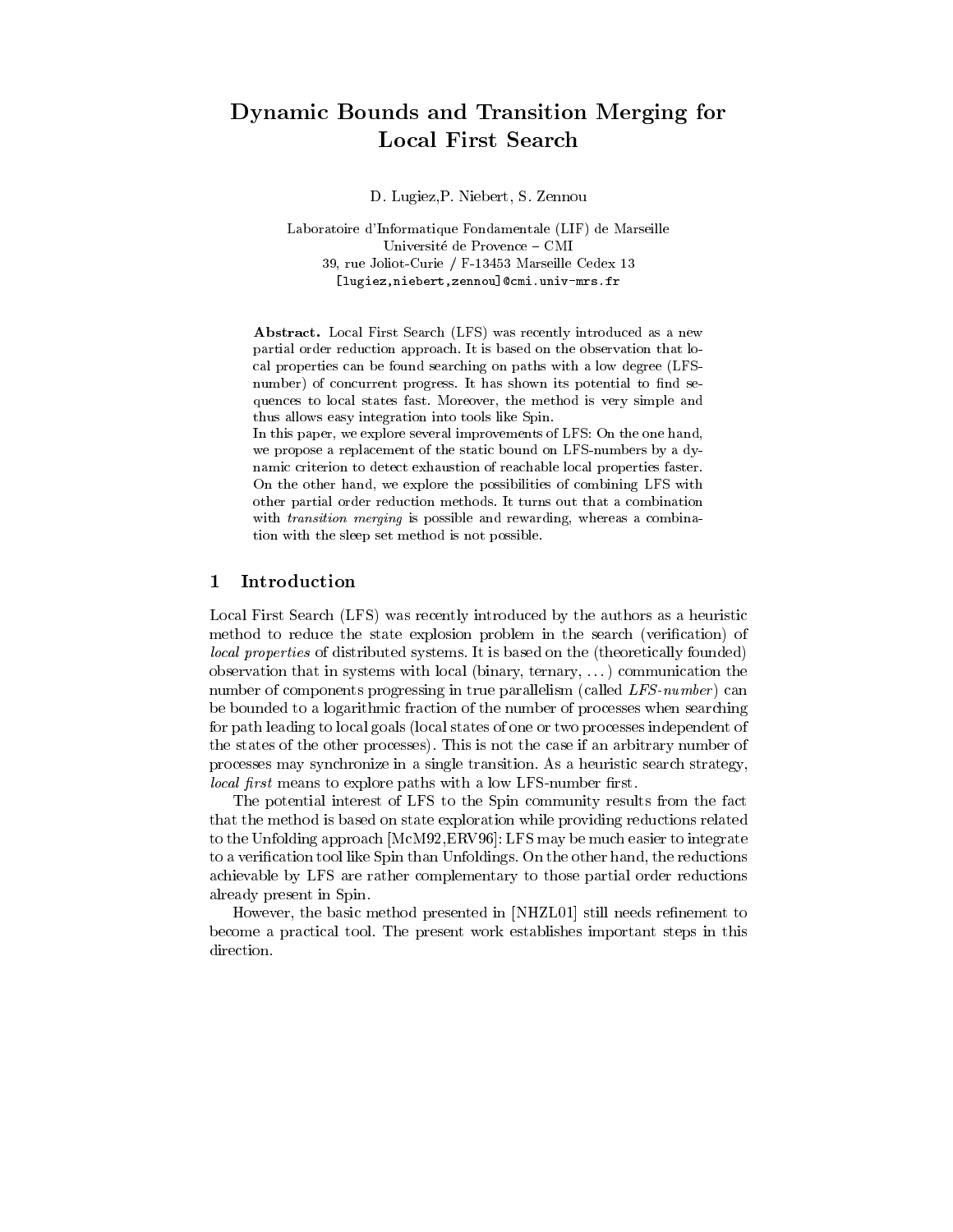In [NHZL01], we observed that LFS does indeed expose paths to local properties rapidly if they exist, and the LFS-numbers found for these cases stayed far below the theoretically predicted bound. However, exploration up to this bound was needed to show the absence of such a path, and this turned out to yield state spaces exceeding those without reduction. The reason is that the LFS procedure presented requires some overhead information and that this overhead need not always be compensated by the reductions. In [BMNZ02], we combined LFS with ideas from unfoldings (adequate orders) in order to eliminate the double exploration of states due to the overhead information. With this refinement, one is guaranteed to obtain a state spaces inferior to the state space without reduction. On the other hand, *unfolding LFS* does not (as yet) seem to allow an efficient incremental exploration with growing LFS number: Its use would require either to unfold up to the theoretical bound or to recalculate unfoldings for some or all of the lower bounds.

At least for the non-unfolding version of LFS, we propose a solution for dynamically detecting that the exploration of local properties has already been exhaustive at some LFS-level. For the case of binary communication, the dynamic LFS-bound can be stated as follows: If for some LFS-number  $n+1$  no local states were detected that were not already detected at LFS-number n then no new local states will be found at any higher level. In practice, this means that we can stop exploration at just one level above the actually highest LFS-number of local properties of the system.

As a second contribution of this paper, we have studied the potential of combining LFS with other partial order reduction methods.

On the positive side, we show the strong compatibility of LFS with a technique known as transition merging (see e.g. [DR99]): Transition merging preserves the parameters of a system essential to LFS and in particular excludes the possibility of an increased LFS-number of a local property. Moreover, it seems that the reductions achieved by LFS and transition merging are complementary. The experimental results indicate that this combination has a great potential.

On the other hand, we answer an imminent question negatively: LFS is not compatible with sleep-set reductions [GW93]. While it could be argued that the counterexample we give only shows that a naïve combination does not work, we believe that the two approaches are strictly incompatible.

Finally, we did some experimentation with a prototype implementation written in Caml. The rapid prototyping approach that we currently follow has allowed us to explore a number of combinations of methods in a short time, but of course it does not scale up as would an efficient implementation in an imperative language. Indeed, LFS only starts to unfold its potential (reductions for systems with many processes) where our implementation already suffers resource problems. We believe that nevertheless the potential of the method is visible through these results.

For the sake of a self contained presentation, we restate the formal development as given in [BMNZ02]. The organization of the paper is as follows: In Section 2, we develop the formal Framework of transition systems with an inde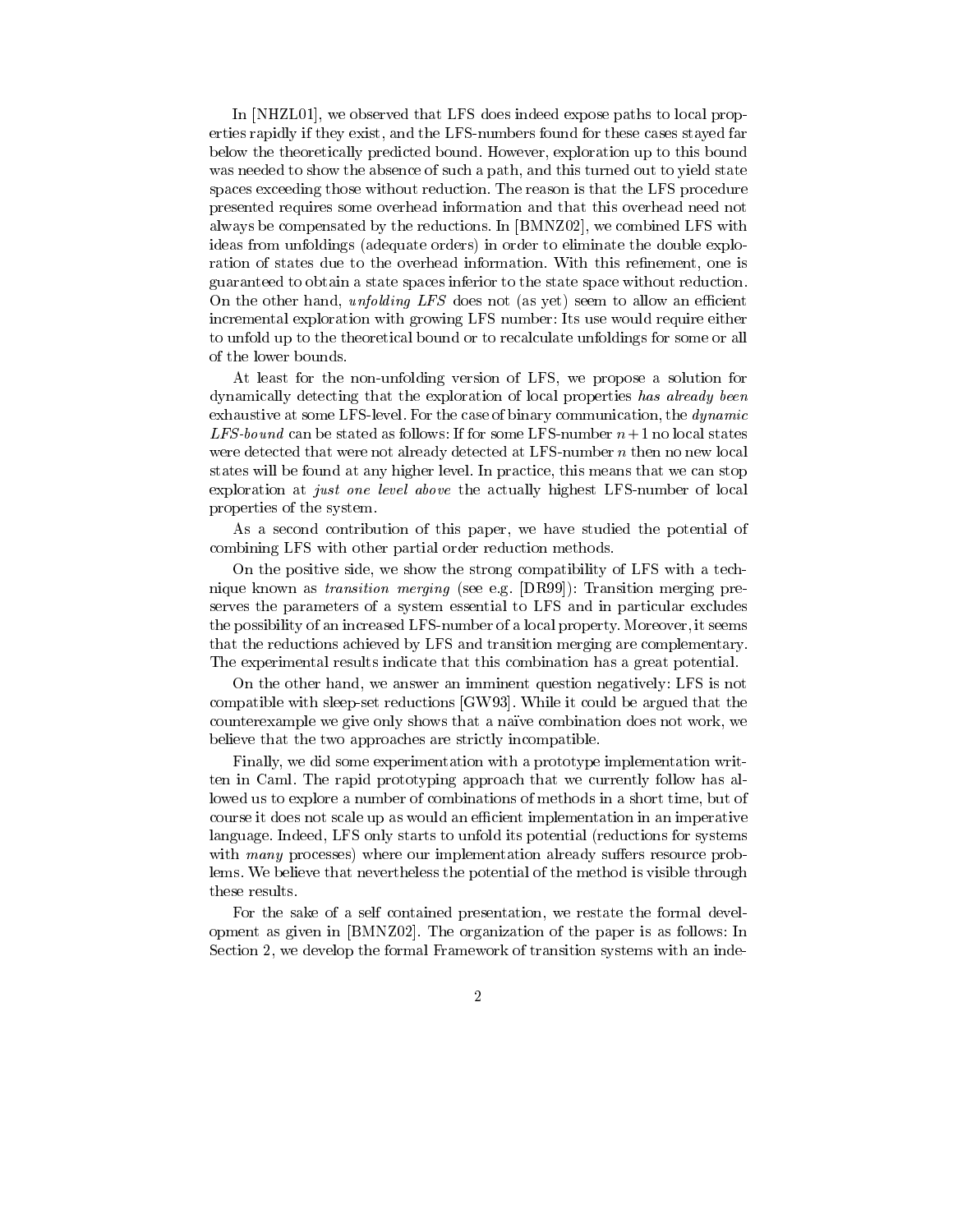pendence relation. In Section 3, we restate the formal particularities of LFS and the theorem on the static LFS-bound taken from [NHZL01]. In Section 4, we indicate the functioning of the two LFS-methods of [NHZL01] and [BMNZ02], but for a complete coverage we refer the reader to those articles. Section 5 contains the main technical contributions of the present article: The dynamic bound for LFS and the combination of LFS with transition merging as well as the counterexample against the combination with sleep sets. In Section 6, we explain our current set of academic experiments.

#### $\overline{2}$  Formal Framework  $-$

In this section, we introduce the formal framework common to all "partial order methods" (for a thorough treatment, see [DR95]): The notion of an independence relation with associated commutation properties on transition systems, the equivalence relation on transition sequences induced by an independence relation, and the relation to partial order representations of executions.

# 2.1 Independence and asynchronous transition systems

In this paper, we fix a finite alphabet  $\Sigma$  together with an *independence relation*  $\parallel$ C  $\,$   $\!\times$   $\,$   $\!\times$   $\,$  which is symmetric and irreflexive. Intuitively, this relation represents concurrency between actions occurring on distinct processes in a distributed system.

Example 1. As an abstract running example consider the following system of processes (in Promela):

```
/* A simple example with communication via shared variables */
int X; int Y; int Z;
proctype A() { /* process A */
  /*action a*/ Z=1;
  /*action f*/ atomic{Y=-2 - > Z=2;}proctype B() { /* process B */
  /*action b*/ Y=1;
  /*action e*/ atomic{X=-2 -Y=2;}proctype C() { /* process C */
  /*action c*/ X=1;
  /*action d*/ X=2;}
init \{X=0; Y=0; Z=0; run A(); run B(); run C(); \}
```
It is a system consisting of three bounded domain variables (X, Y, Z, all initialized with 0) and three parallel processes (A, B, C).

We will consider the transitions a and b independent, because they belong to different threads and mention disjoint sets of variables. In contrast, the transitions e and f are considered dependent because the one writes a variable appearing in the condition of the other.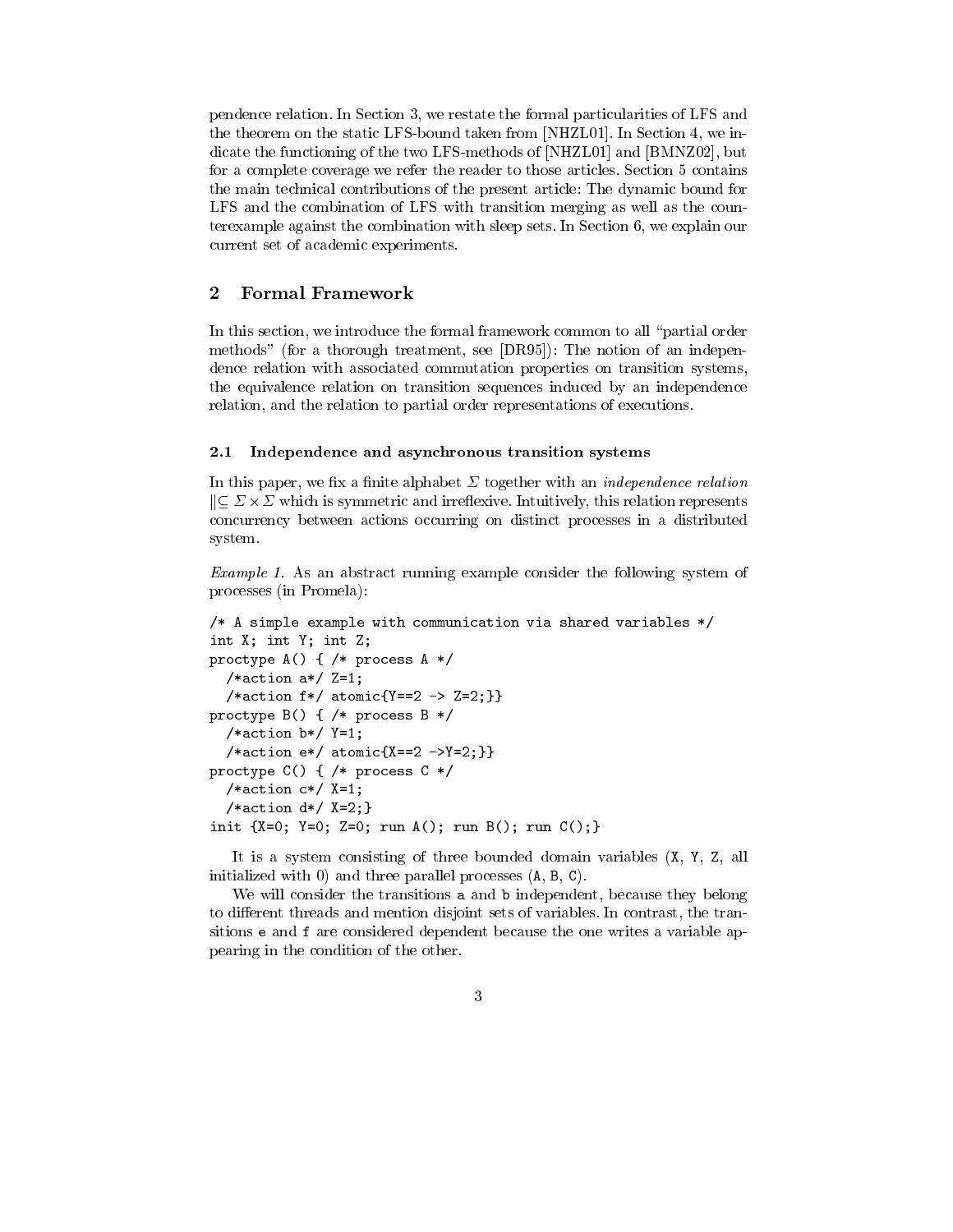On the whole, the independence relation of the example is  $\{(a, b), (b, a), (a, e),\}$  $(e, a), (a, c), (c, a), (a, d), (d, a), (b, c), (c, b), (b, d), (d, b)\}.$ 

**Definition 2.** We say that  $(\Sigma, \|)$  has parallel degree m if m is the maximal number of pairwise independent actions in  $\Sigma$ , (i.e.  $m = max\{|A| \mid A \subseteq \Sigma \text{ and } a, b \in A, a \neq b \implies a \parallel b\})$ 

The parallel degree of the independence relation of Example 1 is 3.

Next, we look at the interleaving semantics of parallel systems, transition systems.

A transition system is a triple  $T = (S, \rightarrow, s_0)$  with S a finite set of states,  $s_0 \in S$  the initial state, and  $\rightarrow \subset S \times \supset \times S$  a transition relation. In this paper, we require that transition systems are *deterministic*. Any non-deterministic system can be transformed into a deterministic one by renaming actions without modifying the properties we are interested in. By the language  $L(T) \subseteq \Sigma^*$  we denote the set of all sequences corresponding to paths in  $T$  in the usual sense.

The transition system corresponding to the process system of Example 1 is depicted in Figure 1. The states are named after the values of the variables, vectors  $(X, Y, Z)$ . The progress of the three processes is indicated by three dimensions.



Fig. 1. The transition system of the process system of Example 1.

On the level of transition systems, the independence relation results in the following structural properties for independent actions  $a, b$ :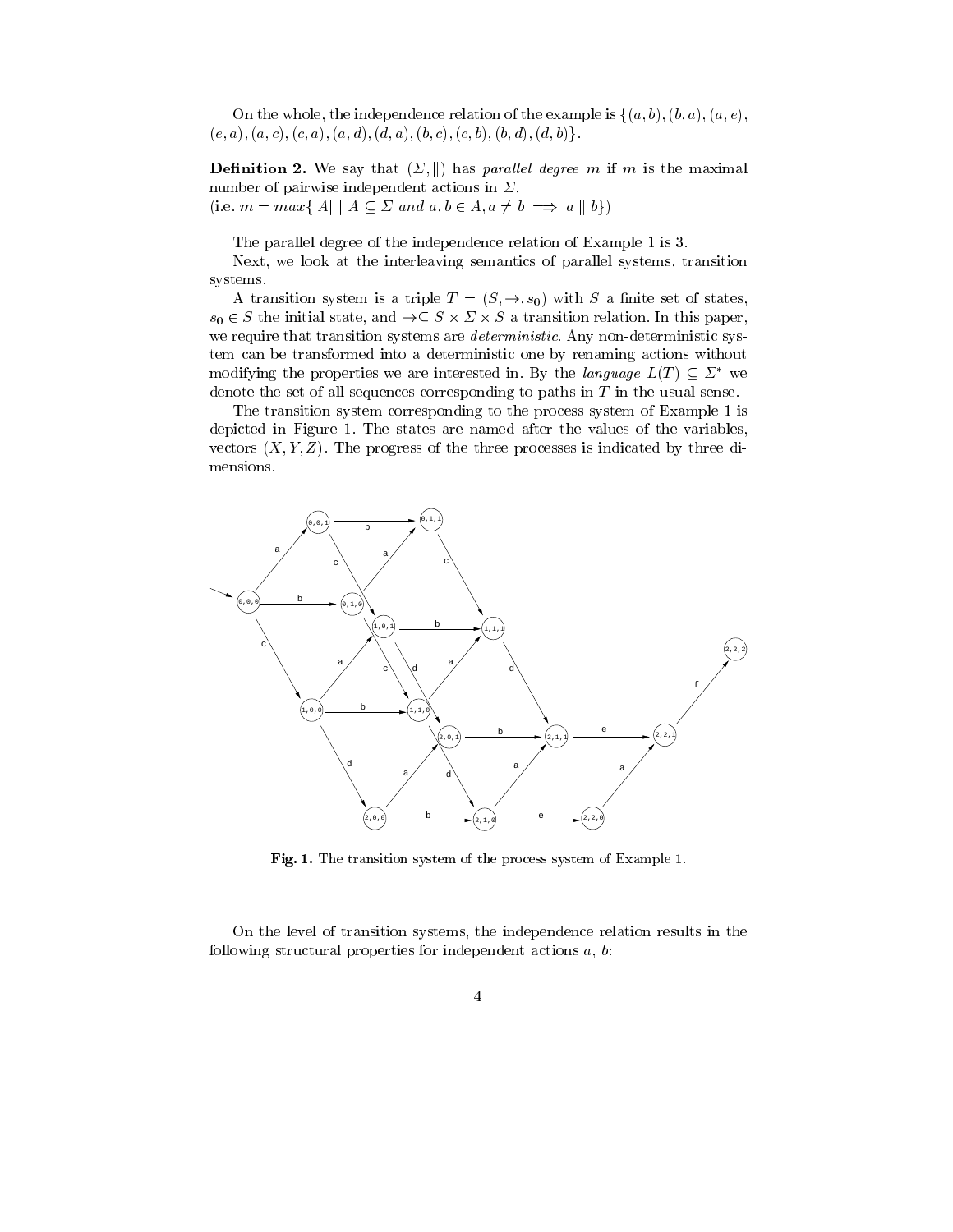**ID:**  $s \rightarrow s_1 \rightarrow s_2$  implies  $s \rightarrow s'_1 \rightarrow s_2$  for some state  $s'_1$  [Independent Diamond] FD:  $s \to s_1$  and  $s \to s_1'$  implies  $s_1 \to s_2$  for some state  $s_2$  [Forward Diamond]

A transition system respecting the axioms ID and FD is called an asynchronous transition system.

The example in Figure 1 clearly respects the axioms ID and FD. Note that there is indeed dependence between the process due to the shared variables.

From now on, we consider only an asynchronous transition system  $T = (S, \rightarrow, s_0)$  w.r.t. an independence alphabet  $(\Sigma, \|)$ .

### 2.2 Mazurkiewicz traces and partial orders

The axiom FD states that it is possible to exchange consecutive occurrences of independent transitions on paths in an asynchronous transition system. The axiom ID in exchange says that independent transitions cannot be in conflict (taking one will not disable the other). This gives rise to the idea of equivalence classes of executions, where the equivalence is *generated* by (iteratively) exchanging independent transitions.

Formally, the Mazurkiewicz trace equivalence associated to the independence alphabet (2, ||) is the least congruence  $\sim$  over 2  $^{\circ}$  such that  $a\overline{b} \sim \overline{b}a$  for any pair of independent actions  $a \parallel b$ . A trace [u] is the equivalence class of a word  $u \in \mathcal{L}$  .

Since all paths corresponding to one trace lead to the same state, it is natural to consider traces as abstractions of executions. For Example 1, we have abcd  $\sim$ cadb and the trace  $[abcd]$  corresponds to all paths leading to the state  $(2,1,1)$ .

In particular for cyclic systems, it is useful to consider an *unfolding* representing the paths and the prefix relation. For a transition system without independence relation, this unfolding will typically be a tree with paths as vertices. A tree can also be considered as a transition system with a unique path from the initial state to each reachable state. Uniqueness of paths implies that every state has only one parent.

For acyclic transition systems however, we prefer not to make a distinction between paths of the same equivalence class. This gives rise to a natural generalization of tree unfoldings called trace systems. These are acyclic asynchronous transition system with all paths leading to the same state belonging to the same equivalence class. It is a useful notion for reasoning about paths in an asynchronous transition system.

**Demition 3.** Let  $T = (S, \rightarrow, s_0)$  be an asynchronous transition system w.r.t. **Definition 3.** Let  $T = (S, \rightarrow, s_0)$  be an asynchronous transition system w.r.t.  $(\Sigma, \|)$ . Then the *trace system* of T is the transition system  $\mathcal{T}S(T)$  whose states are the traces associated to an execution sequence, with the empty trace  $[\varepsilon]$  has initial state and such that the transition relation is  $\rightarrow = \{([w], a, [w.a]) \mid w.a \in$  $L(T)$ .

Given a sequence  $u = a_1 a_2 ... a_n$ , there is a unique  $s = \sigma(u) \in S$  such that  $s_0 \rightarrow \ldots \rightarrow s$ . Similarly, we define  $\sigma(|u|) = \sigma(u)$  for any trace  $|u|$  (for any trace [v] equivalent to [u] we have  $\sigma([v]) = \sigma([u])$ .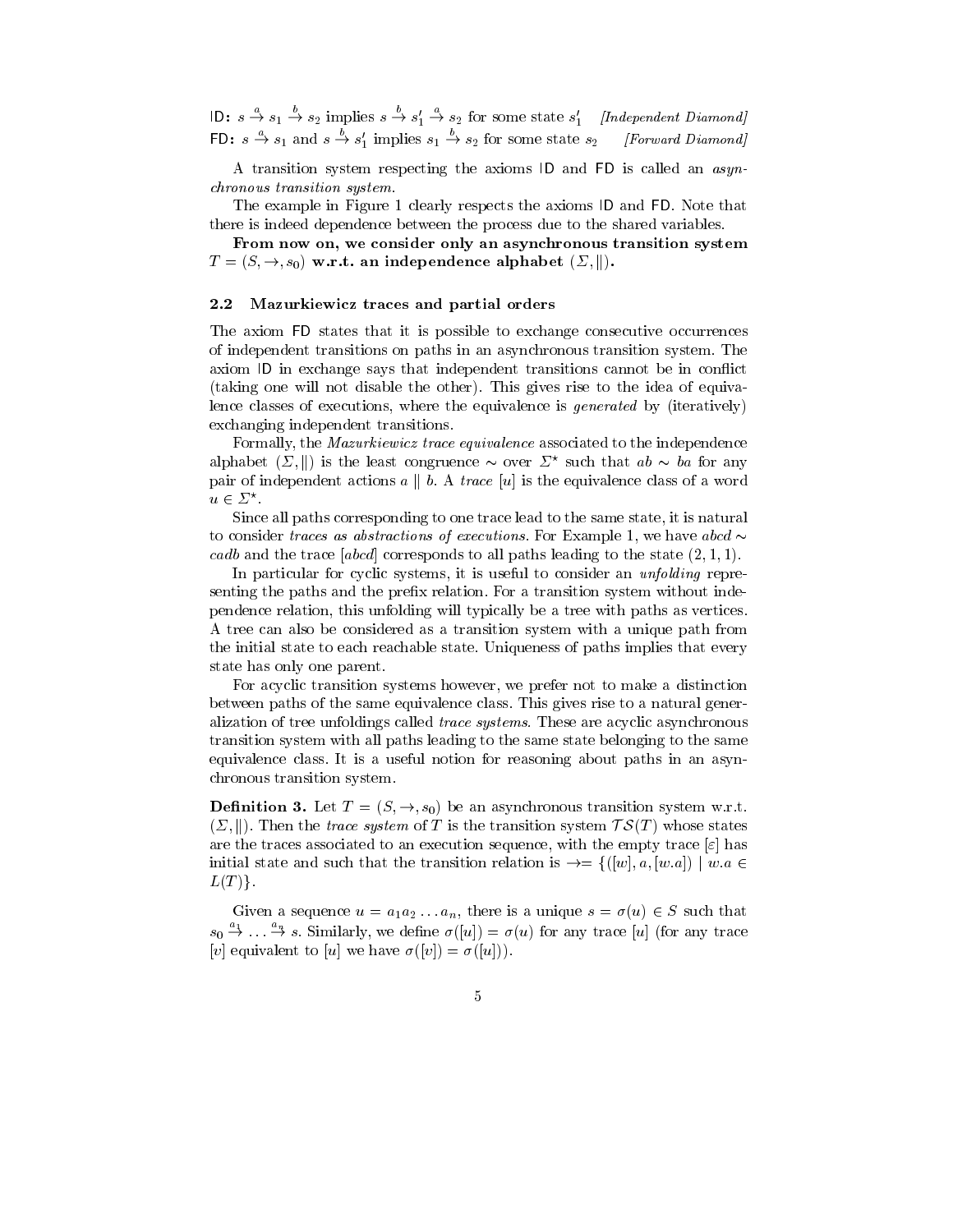The asynchronous transition system in Figure 1 in fact has just one trace leading to any state, so the corresponding trace system has exactly the same structure.

Mazurkiewicz traces as generalizations of words also have an interpretation as certain finite labeled partial orders (lpo). The latter are triples  $t = (E, \leq, \lambda)$ where  $\leq$  is a partial order over the finite set of events E and  $\lambda$  maps any event  $e \in E$  to the corresponding action  $\lambda(e) \in \Sigma$ . We require also that t has no autoconcurrency, i.e.  $\lambda(e) = \lambda(e)$  implies  $e \leq e$  or  $e \leq e$  for all events  $e, e \in E$ . We call *unear extension* of an ipo  $t = (E, \leq, \lambda)$  any lpo  $t = (E, \leq, \lambda)$  such that  $\le$  is a total order that refines  $\le$ . Linear extensions of an ipo  $t = (E, \le, \lambda)$  can naturally be regarded as words over  $\Sigma$ .

Now the identification of any trace as an lpo stems from the following observation: For any trace  $|u|$  there exists a  $unique$  tho t such that  $|u|$  is precisely the set of linear extensions of t.

For Example 1, the partial order corresponding to the maximal trace  $[abcdef]$  is depicted at right.

Traces themselves are partially ordered according to the *prefix relation* defined as follows: We put  $[u] \preceq [v]$ whenever there exists a word  $w \in \mathcal{Z}^+$  such that  $u.w \sim v.$ This order has a natural interpretation through the representation of traces by labeled partial orders: Assume that a trace [u] corresponds to the lpo  $t = (E, \leq, \lambda)$  and let E<sup>t</sup>



be a downward-closed subset of events, that is,  $e \in E'$  and  $f \leq e$  implies  $f \in E'$ . Then the restriction of t to E' is an lpo that corresponds to a trace [v] and  $[v] \prec [u]$ . Moreover, all prefixes of [u] can be described in this way.

A crucial notion for our development concerns the number of maximal events in a trace seen as a labelled partial order.

**Definition 4.** For a trace  $[w]$  let  $last([w]) = \{a \mid [w] = [va]\}$  denote the set of labels of last (maximal) events in [w], and let  $\#_{last}([w]) = |last([w])|$  denote their number. A trace  $[w]$  with  $\#_{last}([w]) = 1$  is a prime trace.

In other words, a trace  $[u]$  is prime if, and only if, it has a unique last event, i.e. for all words  $v_1, v_2$  and all actions a and b,  $v_1 \cdot a \sim u \sim v_2 \cdot b$  implies  $a = b$ .

Note, that there are two interpretations of  $last([w])$  with respect to the structure of a trace system: It corresponds to the transitions with [w] as target, and also it corresponds to the labels of the maximal elements in the lpo corresponding to  $[w]$ . Prime traces are traces with a unique predecessor in the trace system.

### 3Paths leading to local properties

Our method aims at proving local reachability properties like a component of a parallel composition reaches some particular state, and it is not suited for global

<sup>1</sup> We identify here isomorphic labelled partial orders.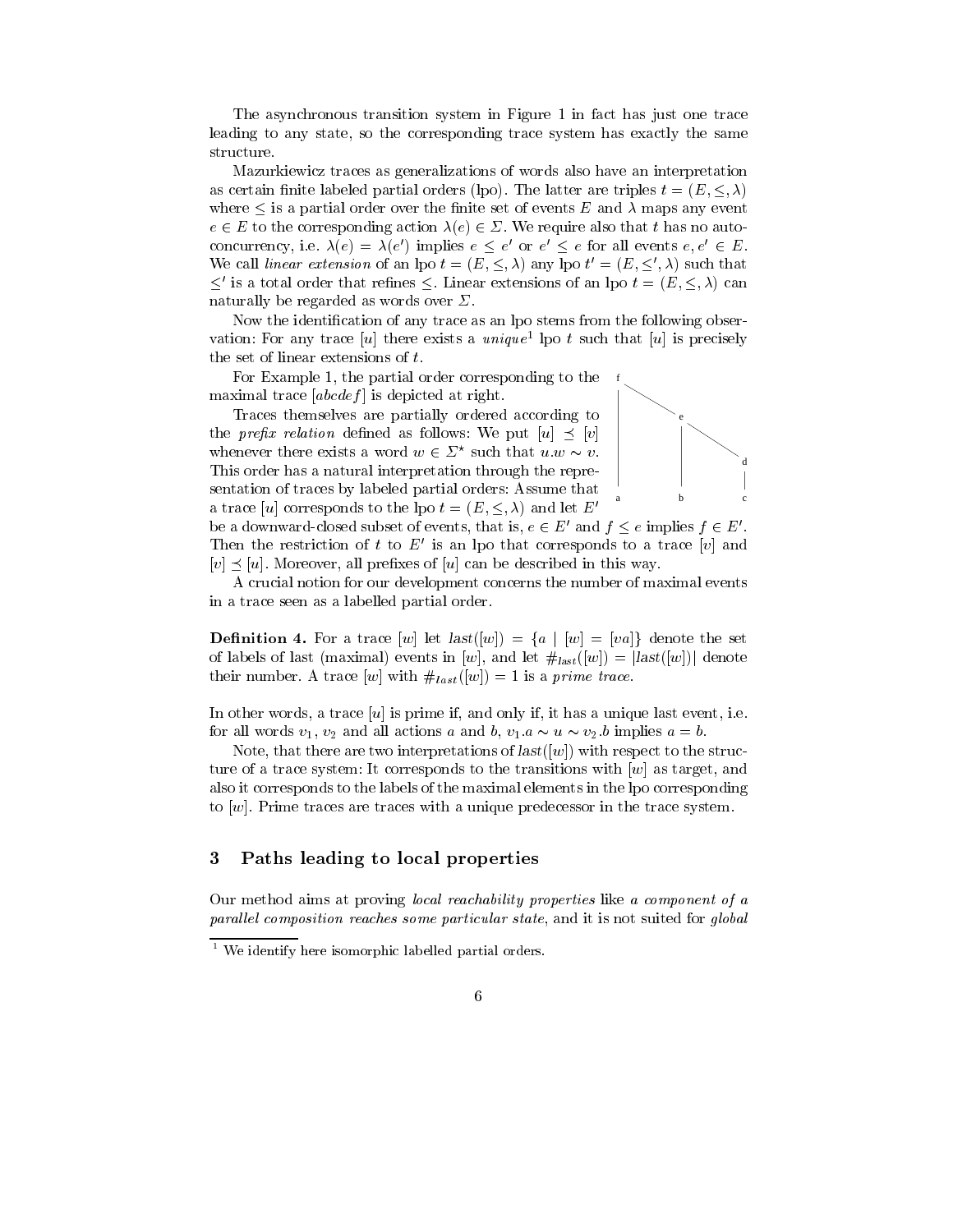properties like deadlock. Local properties are also the basis of other partial order reduction methods such as the ample set method [Pel93].

In this section, we formalize local properties and explain their major structural properties concerning the trace system, which we exploit for the different variants of LFS.

### 3.1 Local properties

In our framework, we formalize the notion of a local property as follows:

**Definition 5 (local properties).** For a given set  $P \subset S$  (called *property*), the set of *visible actions*  $V_P \subset \Sigma$  is the set of all actions  $a \in \Sigma$  such that there exist  $s_1, s_2 \in S$  with  $(s_1, a, s_2) \in \rightarrow$  and either  $s_1 \in P$  and  $s_2 \notin P$ , or  $s_2 \in P$  and  $s_1 \notin P$ . A property P has parallel degree n if the restriction of the independence alphabet to  $V_P$  has parallel degree n. A property is called *local* if it has parallel degree 1.

For Example 1,  $X = Y$  is not a local property, because it is affected by the independent transitions a and b (for example). On the other hand,  $Y = 2$  is a local property, as all transitions changing the value of  $Y$  belong to process  $P2$ and are mutually dependent.

**Proposition 6.** A property  $P \subseteq S$  of parallel degree m is reachable (i.e. there exists a state  $s \in P$  reachable from  $s_0$ ) if, and only if, there exists an execution sequence  $w = a_1 \ldots a_k$  leading to a state  $\sigma(w) \in P$  with  $\#_{\text{last}}([w]) \leq m$  and all  $a \in last([w])$  are visible.

Instead of giving an (easy) proof, let us illustrate this fact on the property  $Y = 1$  for Example 1. It is true for the reachable state  $(2,1,1)$  corresponding to the trace [abcd] with  $\#_{last}([abcd]) = 3$ . Note also that the state  $(2,1,1)$  has three entering transitions labeled  $a, b$  and  $d$ , where  $a$  and  $d$  are invisible with respect to  $Y = 1$ . In following backwards along invisible transition (without loosing the property), we will end up in state  $(0, 1, 0)$  corresponding to the prime trace  $[b]$ .

### 3.2 Communication degree and character

As stated in the introduction, the fundamental reason for the reductions achieved by LFS is that communication in parallel systems is typically rather local. More precisely, LFS will give good reductions for systems where the number of components/variables affected by transitions is very small compared to the parallelism in the system.

We formalize these important parameters for LFS as follows:

**Definition 7.** The *communication degree* of  $(\Sigma, \|)$  is the maximal number n of pairwise independent actions which all depend on a common action, i.e. n = **Definition 7.** The *communica*<br>of pairwise independent actions<br> $max\{|B| \mid B \subseteq \Sigma \text{ and }$ 

> $\forall v, v \in D, v \neq v \implies v \parallel v \text{ and }$  $\exists c \in \Sigma \ s.t. \ \forall b \in B, \ c \notin b$ .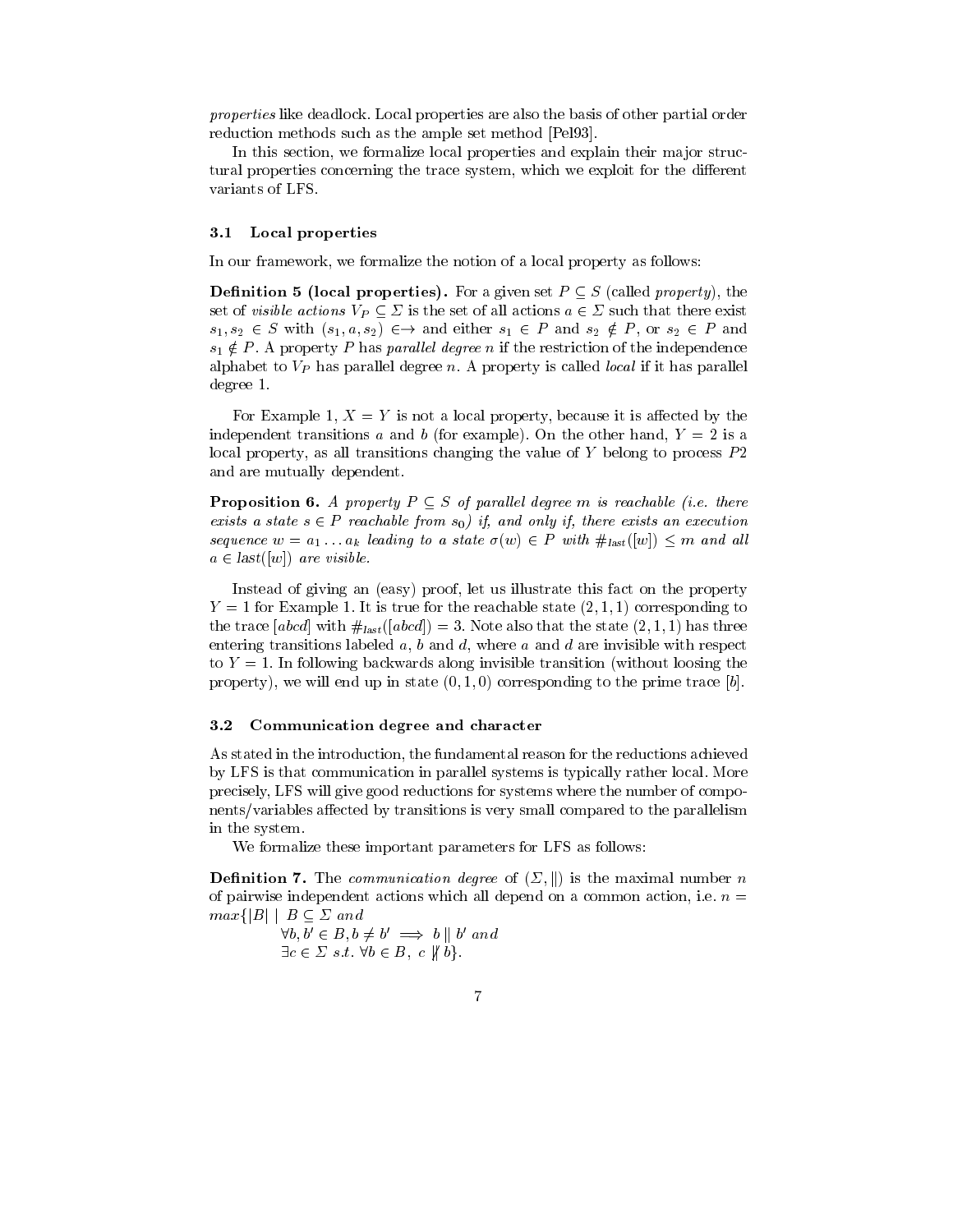The *character* of  $(\Sigma, \|)$  is  $(m, n)$  where m is the parallel degree (Def. 2) and n the communication degree.

### 3.3 LFS-numbers of traces

The crucial ordering criterion for the "complexity" of a trace concerning LFS is called "LFS-number".

**Definition 8.** The LFS-number of a trace  $[w]$ , denoted by LFS( $[w]$ ), is the least number l such that there exists a representative  $v = a_1 \dots a_k \in [w]$  such that for each  $1 \leq j \leq k$  we have  $\#_{last}([a_1 \dots a_j]) \leq l$ .

The LFS approach relies on the following theorem stated in [NHZL01]:

**Theorem 9.** For all prime traces [w], the LFS-number of [w] is at most  $|(n 1|log_n(m)| + 1$ , where  $(m, n)$  is the character of  $(\Sigma, \|)$ .

The bound  $|(n - 1)log_n(m)| + 1$  is referred to as the *static LFS-bound* of  $(\Sigma, ||).$ 

To illustrate the meaning of this theorem let us consider the case of a system of 1000 components with binary communication. While the trace system of this system may contain traces with up to 1000 last elements (otherwise stated: States with up to 1000 predecessors), its static LFS-bound states that all local properties are reachable on paths with intermediate traces with no more than 10 last elements (states with no more than 10 predecessors).

For the small Example 1, the static LFS-bound is 2 and the reader will easily detect paths to any local reachable property avoiding the states  $(1, 1, 1)$  and  $(2, 1, 1)$ , which correspond to the traces with 3 last elements.

In [NHZL01], we also show that the static LFS-bound given in Theorem 9 cannot essentially be improved, i.e. for any character it is possible to construct systems with local properties with LFS-number equal to the static LFS-bound (or in some cases equal to the static LFS-bound minus one).

We omit the proof of Theorem 9 here. Theorem 10 in Section 5.1 which gives a dynamic LFS-bound has a proof with a similar structure.

### 4Search procedures

Theorem 9 assures the existence of a path with a bound on the number of last elements of the traces on the path, but there will still be an infinite number of such traces. We have found two ways to exploit this property of traces on finite structures.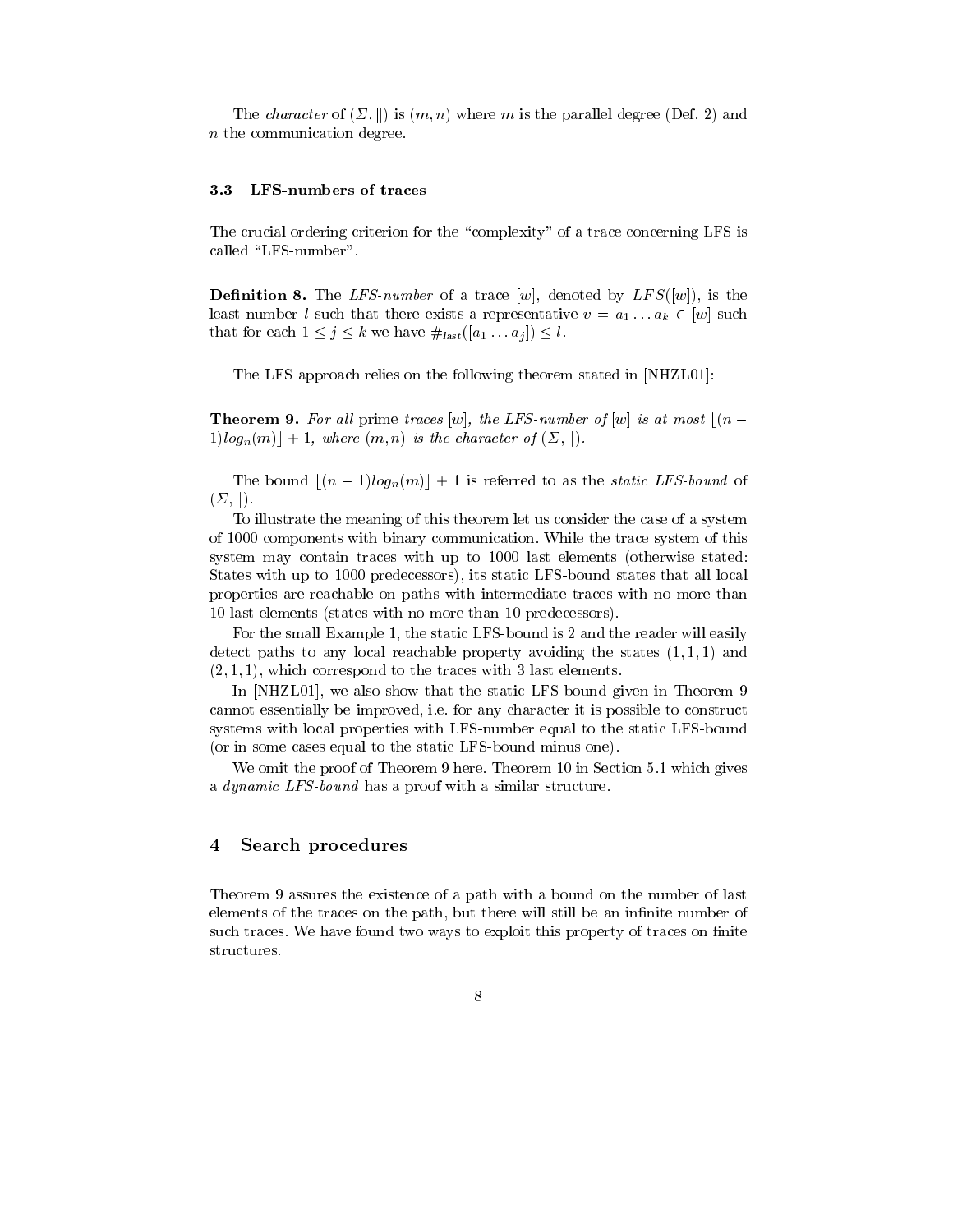*Local First Search.* The first method [NHZL01] is based on the following observation:  $last([ua]) = \{a\} \cup \{b \in last([u]) \mid b \mid a\}$ . In particular, if  $last([u]) \subset last([v])$ then  $last([ua]) \subseteq last([va])$ . This leads to the definition of the *last label tracking* transition system: Given the transition system  $(S, \rightarrow, s_0)$ , the last label tracking transition system  $LLTTS(T, \Sigma)$  is defined by  $LLTTS(T, \Sigma)=(S', \rightarrow, s'_0),$ where  $s_0 = (s_0, \emptyset), S' = \{(s, M) \mid s \in S, M \subseteq 2^2\}, (s, M) \rightarrow (s', M')$  iff  $s \rightarrow s'$ and  $M' = M \setminus \{b \in M \mid b \mid a\}$ . In [NHZL01], we proved that a local property is reachable in the original transition system T iff it is reachable in  $LLTTS(T, \Sigma)$ .

The basic algorithm for model-checking local properties is described by the following scheme (see [NHZL01] for details and correctness proof ).

```
B:= \lfloor (n - 1) \log_n m + 1 \rfloor;Explore:=(s_0, \emptyset); Visted: = \emptyset;repeat
    choose (s, M) from Explore;
     for each transition s \to s'do
           if s \models P then return(s)
          else M' := \bigcup \{a\} \cup \{b \in M \mid a \parallel b\};\begin{aligned} &\models P \textbf{ then } \text{return}(s')\ &M':=\cup\{a\}\cup\{b\in M\mid a\parallel b\};\ &\textbf{if } \lvert M'\rvert < B \textbf{ and for all } (s'',M'')\in \textit{Explore}\cup \textit{Visited: } M''\not\subseteq M \end{aligned}then add (s, m) to Explore
          \mathbf fod
    remove (s, M) from Explore, add (s, M) to Visited;
```
until  $Explore = \emptyset$ 

The algorithm obviously terminates, but the necessity to keep the set of last labels may add a signicant overhead to the construction, notably it can necessitate to explore a same state s with several incomparable sets M.

In  $[NHZL01]$ , we defined the *Local First Search* as *choose*  $(s, M)$  in Explore such that  $|M|$  is minimal. Our first experiments [NHZL01] showed that this heuristic could be quite effective to reduce the number of explored states when the general algorithm (explore all traces up to the theoretical bound) was not. A crucial remark is that usually the set of states corresponding to prime traces generated by the method quickly stabilizes which suggests that we could use a dynamic bound instead of the static theoretical bound. In this paper, we give such a dynamic bound (see Section 5.1), which will help make LFS usable also for showing the non reachability of local properties.

Unfolding. In order to avoid the overhead caused by exploring certain states more than once, in [BMNZ02] ideas were taken from McMillan prefixes (notably the notion of an *adequate order* [ERV96]) and adapted to LFS. As a result, it is possible to construct a *locally complete finite prefix* of the trace system with the following properties:

- It is not bigger than the initial system.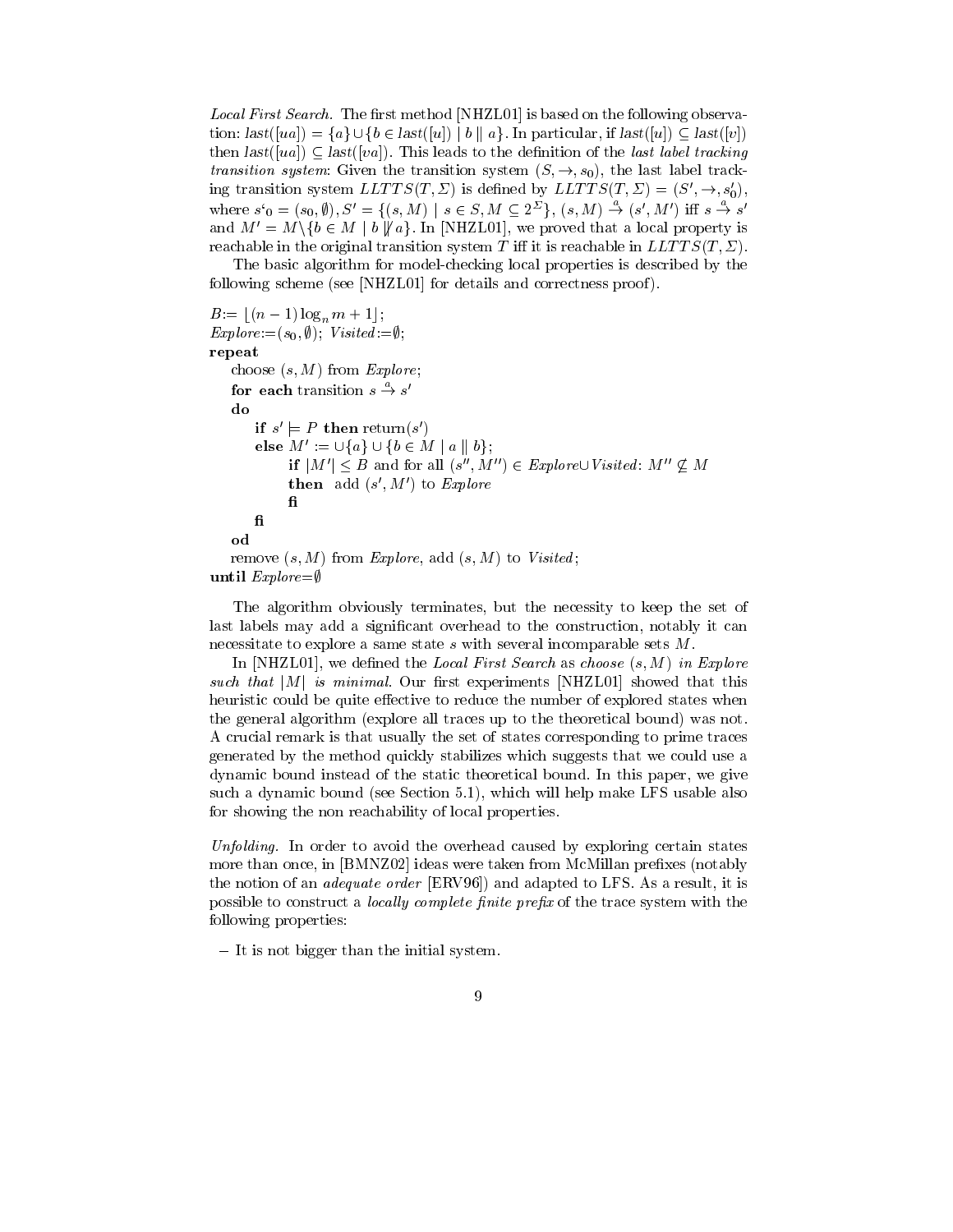- ${\rm -I}$  It preserves the reachability of local properties.
- It doesn't contains trace with a LFS-number greater than the LFS-bound.

Since the development of adequate orders is quite involved, we do not explain this method here (see [BMNZ02] for the details). However, it has to be stated that the current "blackbox unfolding" setting does not allow an incremental computation of prime traces. Therefore, the dynamic bound elaborated in Theorem 10 is not immediately applicable to the unfolding approach.

### 5LFS optimizations

This section contains the two main technical innovations of this paper: On the one hand, we prove a dynamic LFS-bound that allows to stop much earlier in an exhaustive LFS-search with the result "unreachable" than with the static worst

On the other hand, we discuss two options of combining LFS with other partial order reduction techniques. Positively, we show how to combine LFS with a wide spread technique called "transition merging". Negatively, we show that at least a straight forward combination of LFS with the "sleep set method" is not possible.

### 5.1 LFS with dynamic bound

The static LFS-bound of Theorem 9 is a bound for the worst case and our experiments have shown that apparently often the LFS-numbers of local properties are much lower. This has motivated us to look for tighter criteria for discovering bounds on the LFS-numbers of a concrete system.

Let  $TS(T)$  be the trace system associated to a transition system  $T = (S, \rightarrow$  $(s_0)$  w.r.t.  $(\Sigma, \|)$  where  $(\Sigma, \|)$  has character  $(m, n)$  with  $n \geq 2$ . Let  $L_p$  denote the set  $\{[u] \mid [u]$  is prime and  $LFS([u]) \leq p\}$ . Theorem 9 can be rephrased in saying that  $L_B$ , where  $B$  is the static LFS-bound, already contains all prime configurations, and thus  $L_B = L_{B+1} = L_{B+2} = \dots$  In short, the sequence  $L_1, L_2, \ldots$  converges latest at  $L_B$ .

The following theorem gives a criterion to *detect* convergence:

# **Theorem 10.**  $L_p = L_{p+1} = ... = L_{p+n-1} \Rightarrow \forall k \ge 0$   $L_{p+k} = L_p$ .

*Proof.* Let [wa] be a prime trace in  $L_{p+n} \setminus L_{p+n-1}$  and we assume that [wa] =  $a_1 \ldots a_l$  is minimal, i.e. there is no prime trace  $|w'| = b_1 \ldots b_{l'} \in L_{p+n} \setminus L_{p+n-1}$ with  $\ell \leq \ell$ . Since  $|wa|$  is prime and the communication degree is  $n$ , the l.p.o.  $(<, E, \lambda)$  representing  $[w]$  has at most n last elements. Let  $\downarrow e = \{f \in E \mid f \leq e\}$ and let  $e_1, \ldots, e_r$  be the set of maximal elements of  $(\leq, E, \lambda)$ . Figure 2 shows the structure of the partial order  $\leq$ .

Since [w] is minimal, the restriction of  $\leq$  to  $\downarrow$  e<sub>i</sub> has LFS-number  $n_i \leq p$ :  $n_i$  is smaller than or equal to  $p + n$  since  $LFS([w]) \leq p + n$ , but since [wa] is minimal it must be that  $n_i < p + n$  (otherwise  $\leq_{e_i}$  gives a smaller prime trace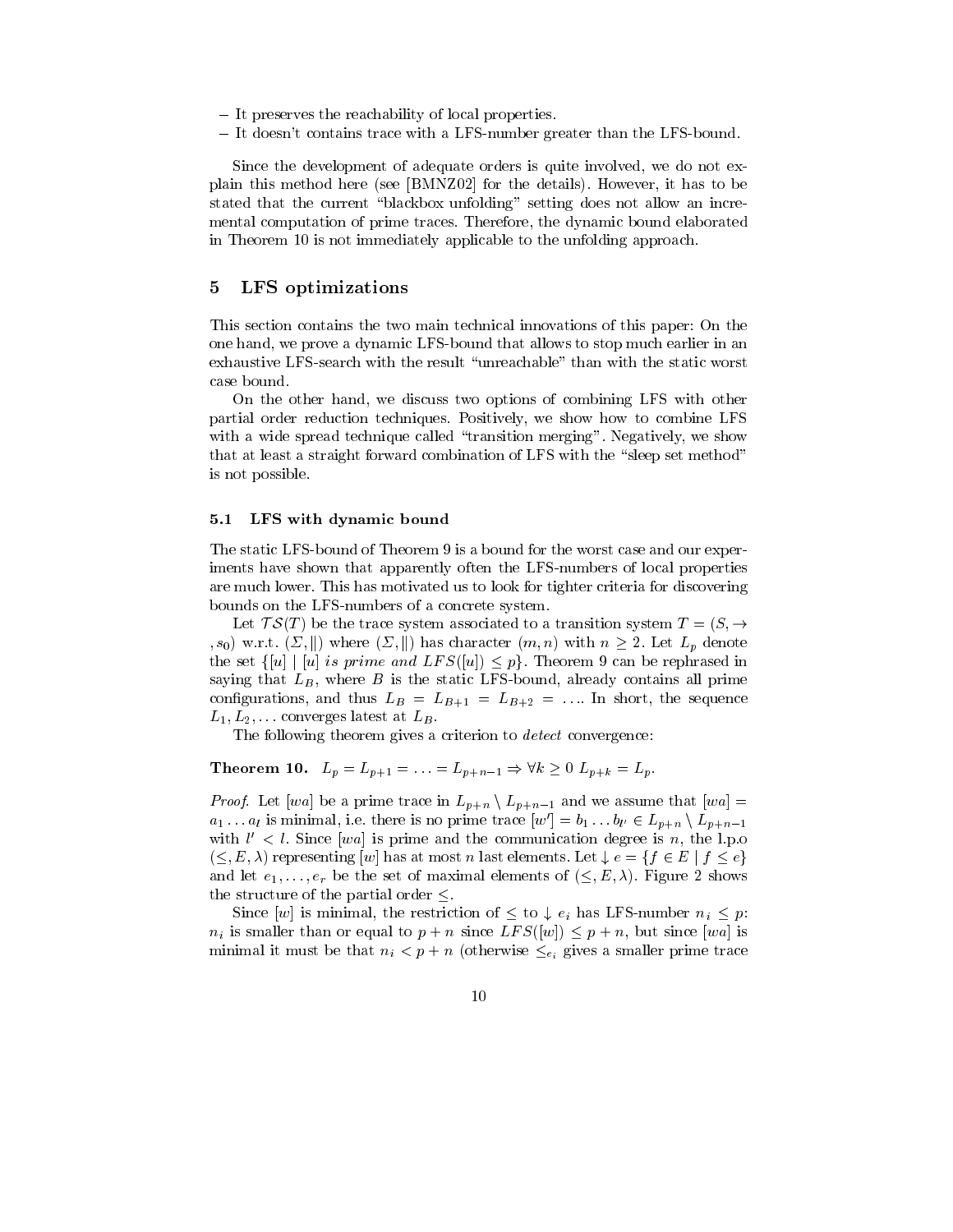with LFS-number equal to  $p + n$ ). Since  $L_p = \ldots = L_{p+n-1}$  by hypothesis, we have  $n_i \leq p$ .

Let  $E_j = \downarrow e_j \setminus \bigcup_{1 \leq i \leq j} \downarrow e_i$  be the set of elements  $f \in E$  such that  $f \leq e_j,$ but  $f \nsubseteq e_i$  for  $i < j$ . This set is not empty, because  $e_j$  is maximal and hence  $e_j \in E_j$ .



Fig. 2. The partial order corresponding to  $[wa]$ 

We prove by induction on j that  $\bigcup_{i=1}^{j} \downarrow e_i = \downarrow \{e_1,\ldots,e_j\}$  (with the corresponding restriction of the partial order) has LFS-number less than or equal to  $p + j - 1$  where  $1 \leq j \leq l$ .

- Base case  $j = 1$ . The corresponding l.p.o. is  $\downarrow e_1$  for which the property holds as seen above.<br>- Inductive step. We assume that the property holds for  $\downarrow \{e_1, \ldots, e_i\}$ . holds as seen above.
- - Let [u] be the trace corresponding to  $\downarrow e_{j+1}$ . Then [u] can be factored into  $[u_1u_2]$  where  $[u_2]$  corresponds to  $E_{j+1}$ . Since by hypothesis the prime trace  $[u_1u_2]$  has LFS-number  $\leq p$ , so has  $[u_2]$ : A representative of  $[u_1u_2]$ withessing its LFS-number is an interleaving  $u_1^*u_2^*u_1^*u_2^* \ldots u_1^*u_2^*$  such that  $[u_1]=u_1 \ldots u_1$  and  $[u_2]=u_2 \ldots u_2$  (where some factors may be empty). It is easy to see that for any prenx  $\textit{last}([u_2 \dots u_2]) \subseteq \textit{last}([u_1^{\text{}} u_2^{\text{}} u_1^{\text{}} \dots u_1^{\text{}} u_2^{\text{}}])$ , which shows that  $[u_2]$  also has LFS-number  $\leq p$ . It is easy to see that for any prefix  $last([u_2^1 \dots u_2^t]) \subseteq last([u_1^1 u_2^1 u_1^2 \dots u_1^t u_2^t]),$ <br>which shows that  $[u_2]$  also has LFS-number  $\leq p$ .<br>Let  $[v]$  be the trace corresponding to  $\downarrow \{e_1, \dots, e_i\}$  with v a witness of its

LFS-number  $\leq p + j - 1$ . Then composing  $vu_2$ , where  $u_2$  is a witness of LFS-number  $p$  or  $u_2$ , yields a witness of LFS-number  $q$  + p for  $|vu_2|$ . LFS-number  $\leq p + j - 1$ . Then composing  $vu'_2$ , where  $u'_2$  is a witness of LFS-number  $\leq p$  of  $u_2$ , yields a witness of LFS-number  $\leq j + p$  for  $[vu_2]$ .<br>The latter trace corresponds to  $\downarrow \{e_1, \ldots, e_j\} \cup E_{j+1} = \downarrow \{e_$ 

The desired result holds by taking  $j = r \leq n$ , which proves that [w] has LFSnumber less than or equal to  $p + n - 1$ . Then  $[wa] \in L_{p+n-1} = L_p$ . Therefore  $L_{p+k} = L_p$  for all  $k \geq 0$ .

A immediate consequence of this theorem is the following improvement for the LFS basic algorithm: In the search algorithm, which iterates over the LFS-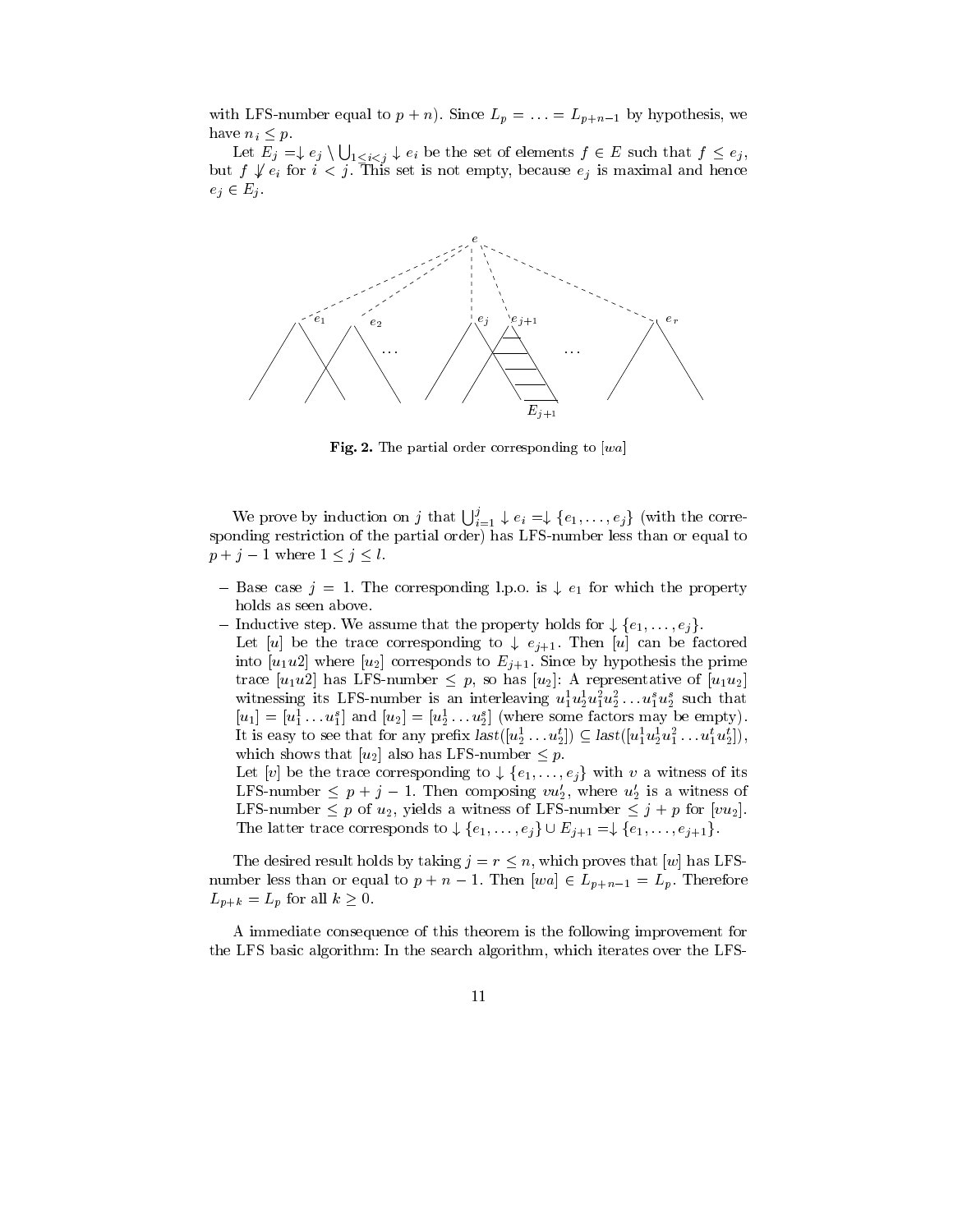number p, we check for new states (in  $L_{p+1} \setminus L_p$ ) where  $L_p = \{(s, M) \mid |M| = 1\}$ and we stop the search as soon as we have  $L_{p+1}\setminus L_p = \ldots = L_{p+n-1}\setminus L_{p+n-2} = \emptyset$ .

This improvement is especially interesting for systems with a low communication degree which happens in many applications  $(n = 2$  in many cases). In that case, we can decide the non-reachability of local properties at one level above the actual LFS-bound of the prime traces. In the examples treated in Section 6, always the actual LFS-bound turns out to be 2, so exhaustive search stops at 3 rather than the logarithmic bound predicted by Theorem 9.

# 5.2 Transition merging

A simple and yet very effective reduction method in the partial order family is called transition merging (see e.g. [DR99]). The basic observation is that often system descriptions contain sequences of local transitions (of one process of a system) that do not interfere with the behavior of the rest of the system and the local property to verify. Merging such an *invisible transition* that does not take part in a choice to a predecessor thus preserves local properties.

It turns out that transition merging is compatible with LFS and that the reductions achieved by the two methods are nearly orthogonal.

In the following, we give a semantic formalization of transition merging for LFS. For the applicability from a practical point of view, criteria that can be checked by static analysis and are sufficient to guarantee these semantic conditions.

We assume a fixed local property and correspondingly a fixed set of visible transitions. Our formalization is a semantic one, defined on trace systems. In practice, sufficient syntactic criteria to be detected by the static analysis component of the verication system must be used.

We say that a transition  $[u] \rightarrow [ua]$  is *local* iff there exists a decomposition  $[u]=[u_1bu_2]$  such that a  $\sharp b$  but a  $\sharp u_2$  and  $[u_1b]$  is a prime trace. We say that a transition  $[u] \rightarrow [ua]$  is in conflict iff there exists a decomposition  $[u] = [u_1 u_2]$ such that  $b \parallel u_2$  for some b and furthermore there exists in the trace system a trace  $[u_1v_0]$  such that  $a \parallel v$  but  $a \neq b$  and  $a \not\parallel b$ . Otherwise, we call  $[u] \rightarrow [ua]$ con
ict free.

For a transition  $[u] \rightarrow [ub]$ , we say that the sequence  $v = a_1 \dots a_n$  is mergeable to b (yielding the merged transition  $[u] \to [uba_1 \dots a_n]$  iff for all i with  $1 \le i \le n$ we have  $a_i \not\parallel ba_1 \ldots a_{n-1}$ , and furthermore  $[uba_1 \ldots a_{i-1}] \rightarrow [uba_1 \ldots a_i]$  is a local invisible conflict free transition. For simplicity, we call the latter transitions "attachable".

Let a *merged trace system* be the trace system where each transition  $[u] \rightarrow$  $|u_0|$  is replaced by an arbitrary set of mergeable transitions  $|u| \to |u_0 a_1 \dots a_n|$ .

With these definitions, we observe the following properties for the merged trace system.

<sup>2</sup> In practice, we will use a merging strategy in order to reduce the number of states visited. Intuitively, we want to join a maximal number of attachable transitions to b, thus obtaining a single replacement for b. Care has to be taken concerning cycles.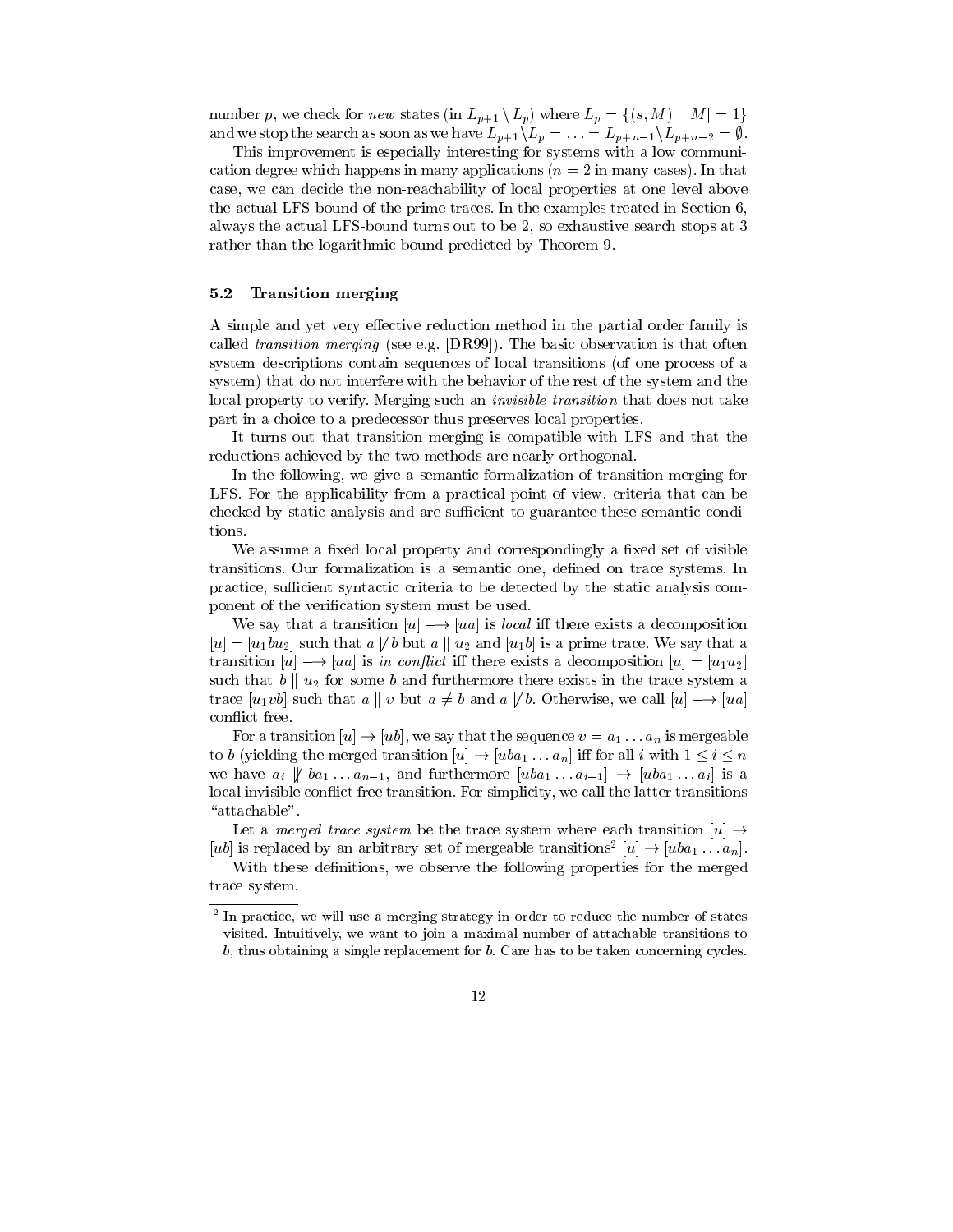Proposition 11. (1) The communication degree of transitions in the merged trace system is bounded by the communication degree of simple transitions.

(2) The static and dynamic LFS-bounds determined for the simple trace system hold for the merged trace system.

(3) A local property reachable in the merged trace system is reachable in the simple trace system.

 $(4)$  A local property is reachable in the trace system with LFS-number l is reachable in the merged trace system with LFS-number  $\leq l$ .

*Proof.* For  $(1)$  it is sufficient to note that for two subsequent mergeable transitions  $ba_1 \ldots a_k$  and  $b \ a_1 \ldots a_l$  we have  $[u] \rightarrow [uba_1 \ldots a_k] \rightarrow [uba_1 \ldots a_k b \ a_1 \ldots a_l]$ we have  $oa_1 \ldots a_k \, \nparallel a a_1 \ldots a_l$  in  $oa_1 \ldots a_k \, \parallel a$  and similarly for two mergeable transitions  $[u] \to [uba_1 \dots a_k]$  and  $[u] \to [ub'a'_1 \dots a'_l]$  we have  $ba_1 \dots a_k \nparallel$  $\sigma \, a_1 \ldots a_l$  in  $\sigma a_1 \ldots a_k$   $\uparrow \sigma$  or  $\sigma \, \uparrow \sigma \, a_1 \ldots a_k$ . In either case, the number of predecessors a merged transition can depend upon is limited by the number of predecessors of the simple transitions  $b, b'$ .

(2) is an immediate consequence of (1). (3) is obvious.

(4) can be shown by induction: It suffices to take a path v witnessing the LFSnumber of the local property and inductively replace the simple transitions by mergeable transitions. For a prefix u of v, this will result in a trace  $|uu'|$  such that  $u'$  consists of attachable transitions only. There are two cases for transitions  $[u] \to [ub]$ : Either b || u' in which case the merged transition  $[uu'] \to [uu'bu'']$ leads to a trace  $[ubu'u'']$ ; in the other case b itself must be local conflict free invisible and  $|uu'|=|ubu''|$  for some u'', so that the transition is already taken and we skip it.

The resulting sequence of merged transitions leading to a state  $[vv']$ , where  $v'$  consists of invisible transitions, witnesses that the LFS-number of  $[vv']$  in the merged trace system is limited by the LFS-number of  $[v]$  in the original system, but this does not exclude the possibility of a decreased LFS-number.

In our prototype implementation, LFS on LLTTS as well as unfolding LFS integrating mergeable transitions uses non-empty sequences of transitions as labels, with a dependence between  $[v, a_1, \ldots, a_n]$  and  $[v\;, a_1, \ldots, a_m]$  in there is a dependence between b and one of  $b_1, a_1, \ldots, a_m$  or between b and one of  $b_1, a_1, \ldots, a_n$ . Moreover, the attachable transitions are marked so by the transition generator (in a tool like Spin, this would have to be determined by static analysis). A generator for mergeable transitions is placed on top of the transition generator: In principle, it will try to attach a maximal number of attachable transitions to a first transition encountered and pass this sequence to the state space explorer (LFS or unfolding LFS).

Dealing with cycles. However, a sequence of attachable transitions may lead into a loop (we assume finite state systems).

Now, it easy to see that no future visible transition can depend directly or indirectly on a transition in a loop of attachable transitions. In order to avoid looping, the generator for mergeable transitions considers any attachable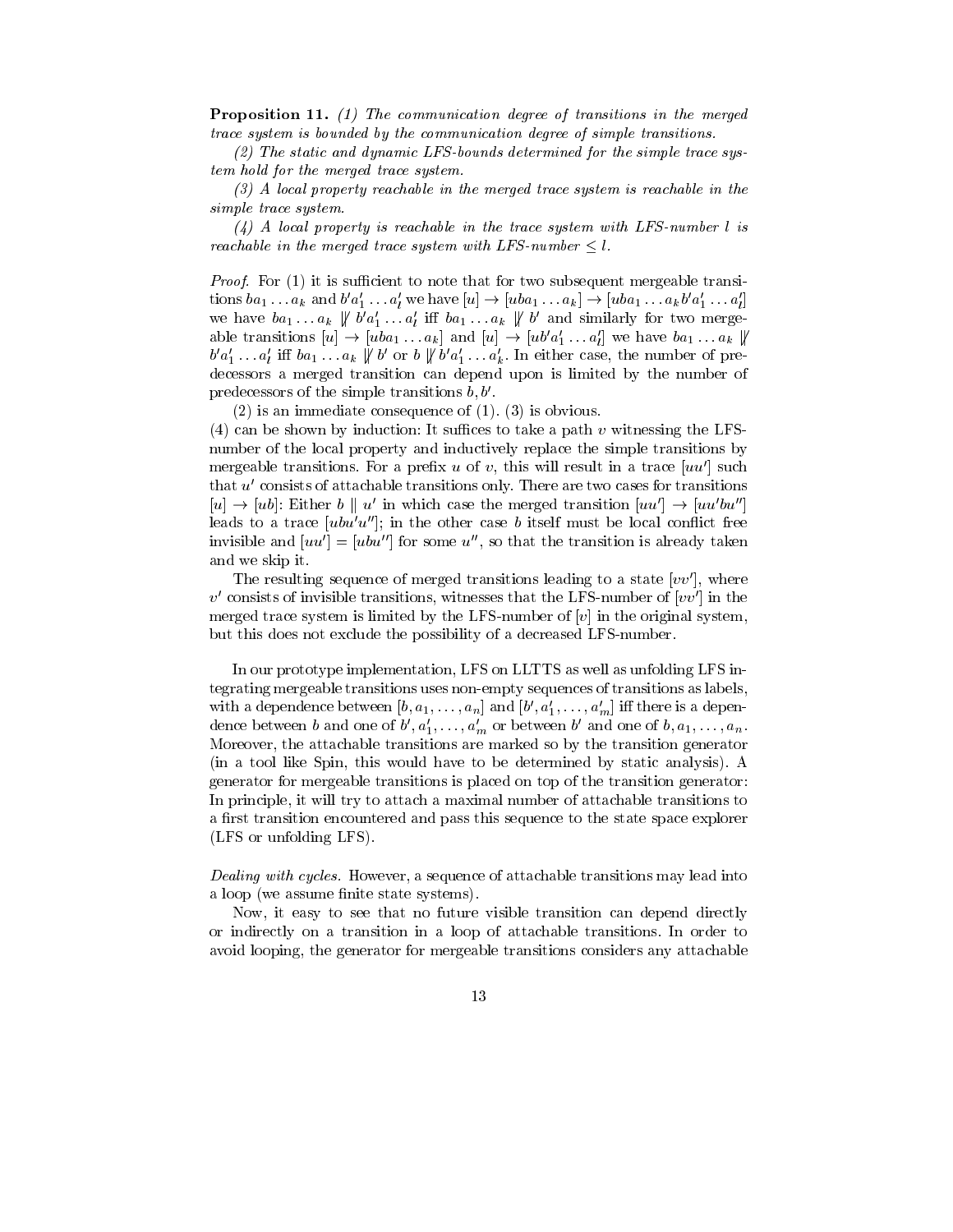transition closing a cycle as dead. It will continue to add attachable to a sequence until only dead attachable transitions remain.

The experimental results (where we have ourselves attachable transitions in the model generator, rather than implementing static analysis techniques) confirm that mergeable transitions alone give excellent reductions, but also that the combination with LFS gives reductions by far exceeding those achievable by either reduction in isolation.

Indeed, transition merging is rather orthogonal to LFS. This is a strong point for LFS, as it contrasts the situation of transition merging with respect to other partial order reduction methods. Note for example, that conditions similar to those on attachable transitions also been considered for partial order reductions in the style of ample sets for the case of branching time logics (see [GKPP95,WW96]). For this case, all potential reductions are already covered by transition merging.

### 5.3 Why sleep sets and LFS are incompatible

A well known partial order reduction technique is the sleep set method [GW93]. Its aim is to reduce the number of transitions (rather) than states to be explored when exploring a system with depth first search. It has the remarkable property of preserving exactly one representative of each trace.

The method is rather easy to describe: During depth first search, explored states are decorated with a set of "sleeping transitions". For the initial state, it is empty. For a state with sleep set M, transitions labeled with letters  $a \in M$ are for a state (since  $\mathbf{A}$ ; if  $\mathbf{A}$  is the list of successors of successors of successors of successors of successors of successors of successors of successors of successors of successors of successors of success states, explored by depth first search in that order. Then the sleep sets for the are forbidden. For a state  $(s, M)$ , let  $(a_1, s_1), \ldots (a_k, s_k)$  be the list of successor states, explored by depth first search in that order. Then the sleep sets for the successor states are calculated by the rule  $M_i = (M \cup \{$  $a$ . Otherwise speaking, sister transitions explored before by depth first search are put to sleep; transitions that depend on a transition taken are woken up. The idea is readily understood looking at a simple diamond ab ba: If DFS is begun exploring  $a$ , and after all successors of  $a$  have been explored, then the independent transition b in itself may lead to unexplored states. But after b there is no need to explore ba, which is a successor of  $a$  from the trace point of view and thus has already been explored.

There are several examples of combining the sleep set method with other reduction methods (e.g. with ample sets [Pel93]) and since LFS does not reduce interleavings on the small scale, it would be interesting to combine these methods.

An example reduction of the transition system of Example 1 is shown in Figure 3. We assumed that DFS explores transitions in the top down order.

In the same image, we indicated the transitions forbidden by LFS-bound 2. There exist paths to the last state (with the local property  $Z = 2$  either avoiding transitions forbidden by the sleep sets  $(abcdef)$  or avoiding LFS-excessive traces (e.g.  $cdbeaf$ ), but not both at a time.

The intuitive reason behind the incompatibility of sleep sets and LFS as shown by this example is that sleep sets assume exhaustive search of a (reduced)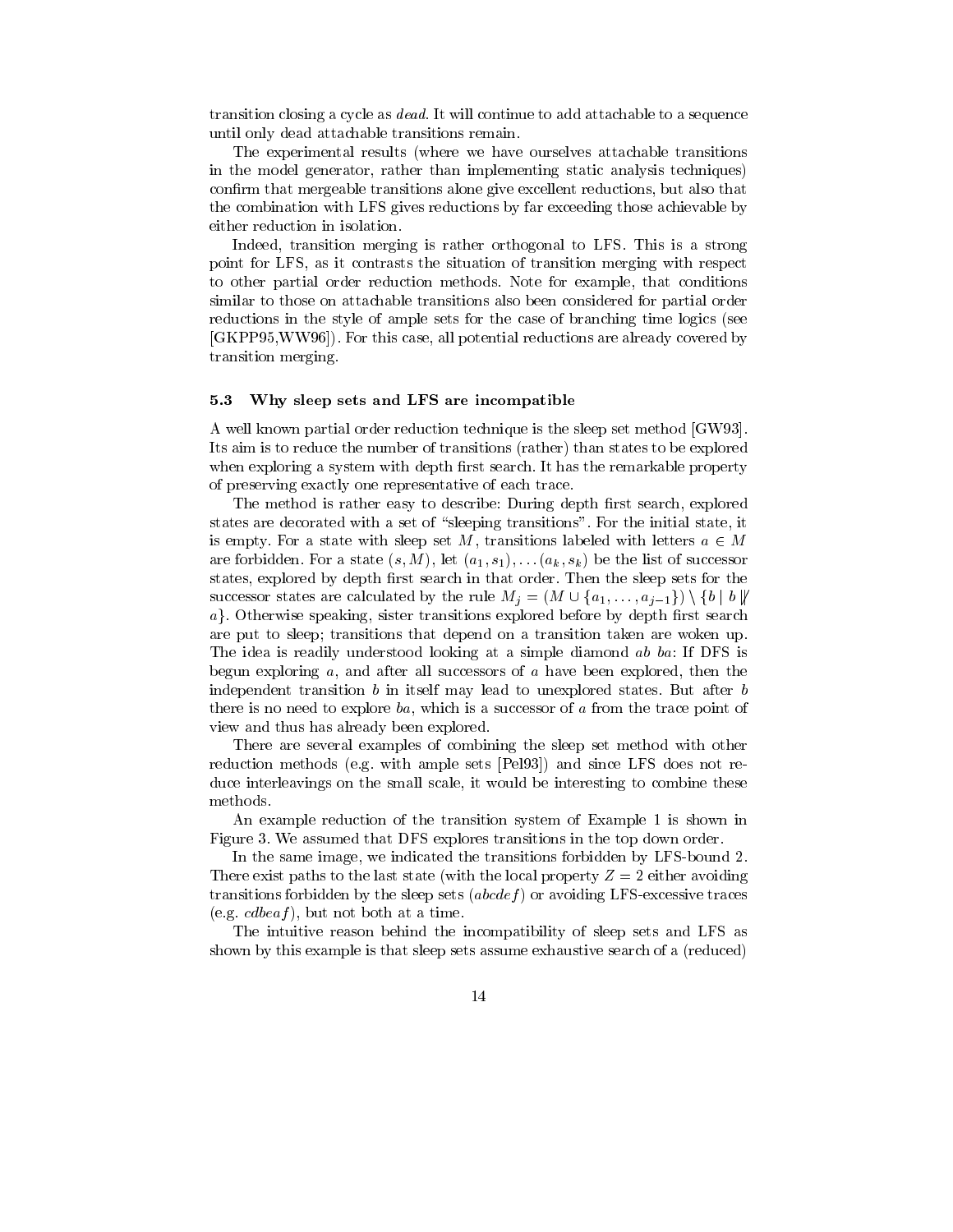

Fig. 3. Sleep set and LFS reduction for Example 1.

state space behind an arbitrary transition (a in the Example), but LFS does not guarantee this. In particular, LFS allows situations where a trace is forbidden but not all of its successors.

### 6Experiments

Our current prototype implementation of all LFS methods relies on a modular structure as depicted in Figure 4. The LFS explorers (either via the LLTTS or via unfolding) are realized as polymorphic functions taking the model generator (likewise a collection of functions) as parameter. The model generator provides implicitly a data type for states, names of transitions, the independence relation and  $-$  required for transition merging  $-$  information about attachability of transitions. For each example, the model generator was written directly in Caml. In an integrated verification tool, this component must be replaced by a module for syntactic and static analysis of an input language such as Promela.

Note that from the point of view of the explorer functions, there is no difference in using them directly on a model or a model transformed by the transition merger.

The polymorphic function approach turned out to be very useful for trying out a number of combinations in a rapid prototyping fashion in a very short time. The price paid is a lack of run-time efficiency: The number of states we can actually explore in a reasonable amount of time is limited to largely less than 100000 states.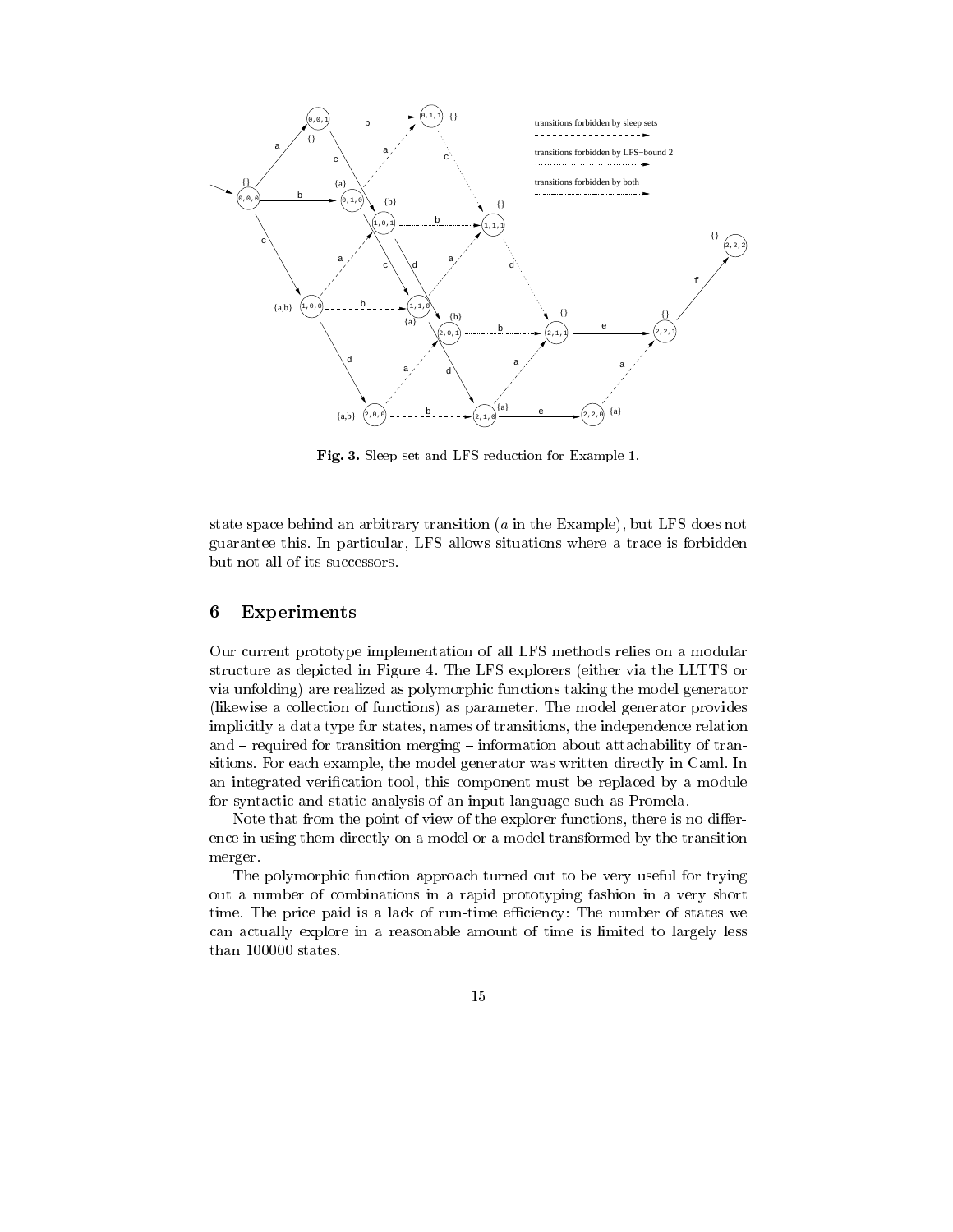

Fig. 4. Architecture of the prototype implementation

We experimented our prototype on three classes of concurrent systems. Theses examples are parameters with  $m$  the parallel degree (i.e. the number of components) and the communication is 2-bounded. The independence relation is uniformly chosen to represent concurrency in these models: Two transitions are independent if they are executed by different processes and do not reference the same shared variables.

# 6.1 The *dining philosophers* example

We have chosen the following instance of the (in)famous dining philosopher example. Philosophers are left-handed and the behavior of one philosopher is given in the picture at right. Each philosopher  $i$  can be in four possible states thinking  $q_i$ , aiming at taking the right fork  $q_i$  , eating  $q_i$  , aiming at giving back the right fork  $q_i^r$ . The communication is achieved by the means



of shared variables  $F_i$ 's stating whether fork i is free or not.

### 6.2 The *n*-buffer example

The second concurrent system we have experimented is a classical example used to study the reduction potential of partial order methods.

Each process  $-called$  a cell- is allowed to use a resource only if it has a token. In our version, only one cell can create a token and sends it to its right neighbor; the other cells receive a token and from their left neighbor and send it to their right one (we don't care about an internal action of a cell to access the resource). As the last cell has no neighbor, we added to it an internal action before it can receives a token again.

The promela description of the  $n$ -buffer is as follows: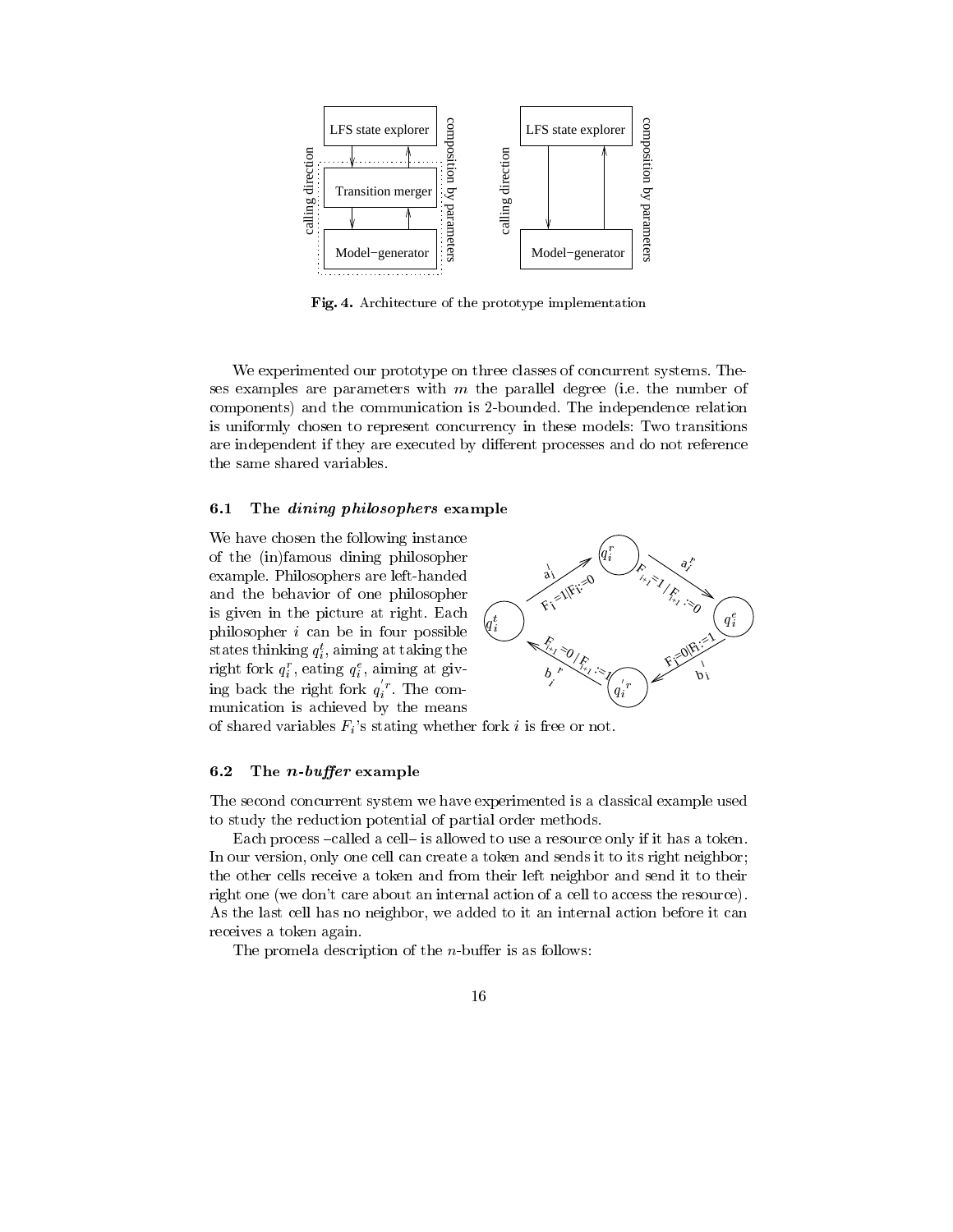```
byte X[size];
/*initial cell*/
proctype initial(){do ::atomic{X[0]==0 -> X[0]=1;} od;}
/*final cell*/
proctype final() {do ::atomic{X[size-1]==1 -> X[size-1]=0;} od;}
/* cells in the middle */
proctype cell(int n){
  /* token passes from cell n-1 to cell n*/
  do ::atomic{X[n-1]==1&&X[n]==0 ->X[n-1]=0;X[n]=1;} od;}
```
# 6.3 The echo protocol example



Fig. 5. The net structure for the echo protocol

Echo protocol is a simple asynchronous communication protocol realizing broadcast among a set of arbitrarily interconnected processes. Initially, all processes but one are sleeping. When a sleeping process receives a wakeup message from one of its neighbors, it sends a wakeup message to all its other neighbors. Then it waits for an acknowledgment from these one and sends to the process that woke it up an acknowledgment.

The kind of network chosen for the experiments is a ring-like net with neighbors attached to the processes on the ring (see Figure 5). Nodes are processes; communication channels are represented by dotted lines.

All messages are undistinguished and a process cannot distinguish a wakeup message from an acknowledgment message. In other words, for a woken up process, any received message is an acknowledgment. External nodes are numbered by even numbers. Since we don't choose the initiator of the protocol among these processes, they have a simple behavior which is specied by the following Promela description (in this program the communication channel is separated into two channels, one for incoming messages the other one for sending messages):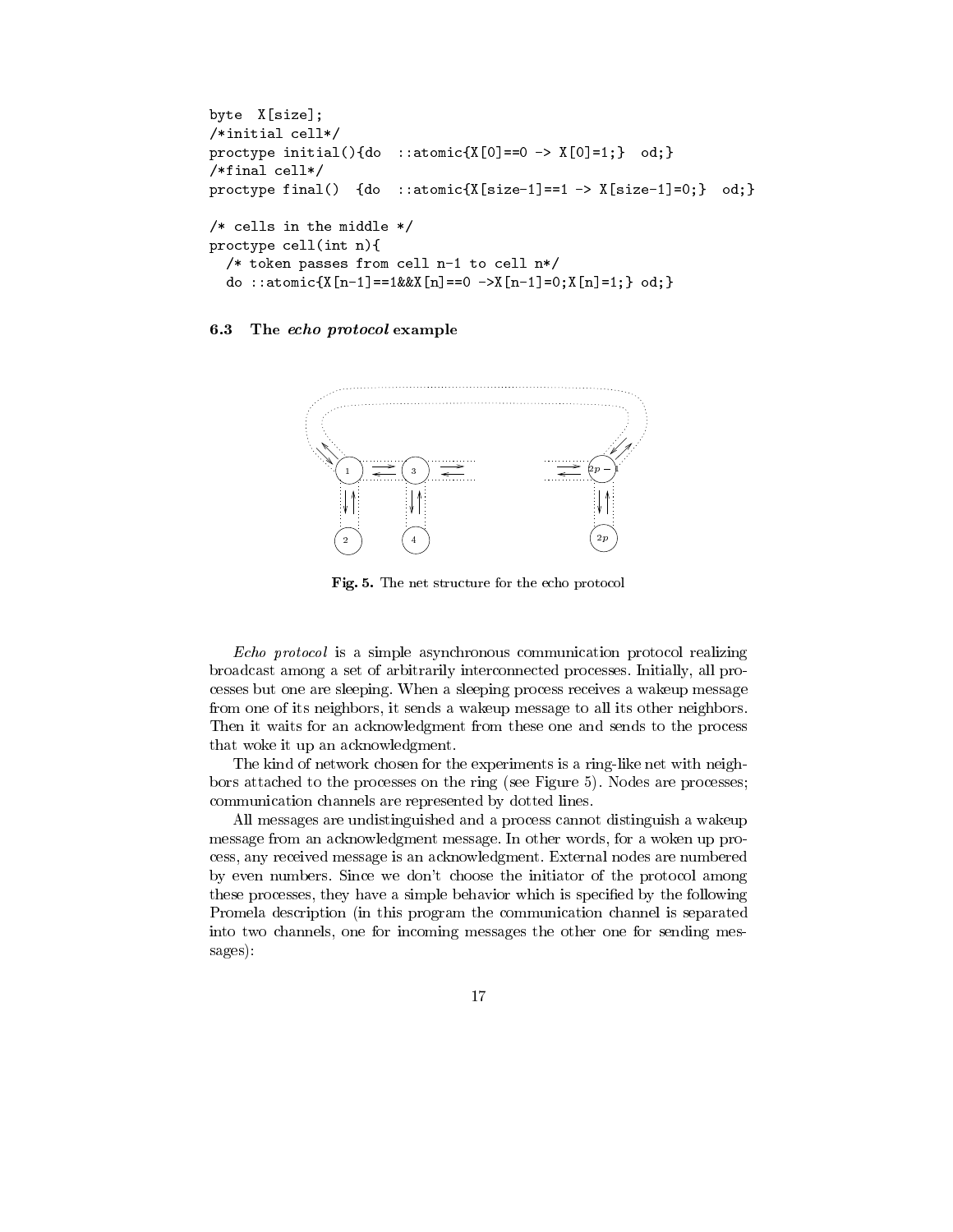```
proctype external(int n; chan in,out) {
  /* wait for a msg, when received send a message back */in?msg ->out!msg;
\mathcal{L}}
```
A internal node has a more complex behavior. It waits for a message from one of its neighbors (not fixed in advance), then send a message to the two other neighbors. Then it waits an acknowledgement from the latter neighbors and finally sends an acknowledgement to the neighbor which sent it the first message. This behavior can be described as follows:

```
proctype Inode(int n; chan in1,in2,in3,out1,out2,out3){
  int i;
  /*wait for a message on any input channel*/
if
 ::in1?msg ->i=1;
::in2?msg ->i=2;
 ::in3?msg ->i=3;
fi;
         /* wake up all neighbours in clockwise order */
  :: i==1 -> /* wake up 2 and 3*/
             out2!msg; out3!msg;
             /* wait for acknowledgement from 2 and 3 */
             in2?msg; in3?msg;
             /*send acknowledgment to 1*/
             out1!msg;
  :: i==2 -> /*similarly up to permutation*/
             out1!msg; out3!msg; in2?msg; in3?msg; out2!msg;
  :: i==3 -> /*similarly up to permutation*/
             out1!msg; out2!msg; in1?msg; in2?msg; out3!msg;
fi;}
```
The initiator is an internal node which starts by sending a message to all its neighbors and waits for acknowledgements from these ones.

### 6.4 Experimental results

For each class of examples we have conducted a number of experiments with varying numbers of processes  $m$  and different combinations of reduction methods:

- LLTTS exploration with the dynamic bound and transition merging.
- LLTTS exploration with the dynamic bound.
- ${\rm -}$  Transition merging alone (no LFS reduction) for reference.
- { No reduction at all.
- Unfolding LFS with the static bound.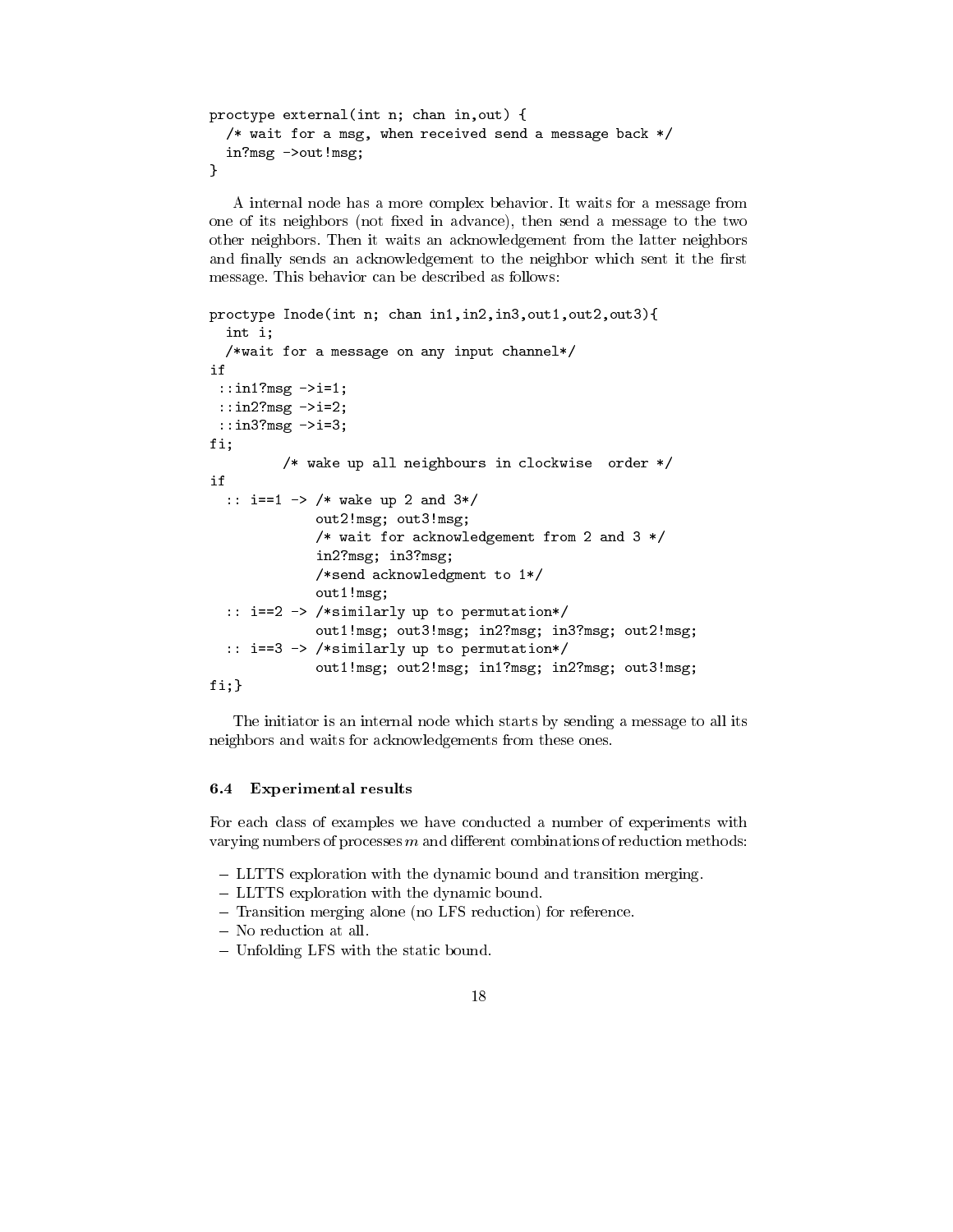{ Unfolding LFS with the dynamic bound found via the other experiments (oracle!). The interest in these experiments is to show the additional reduction potential of the dynamic bound for unfolding LFS, while we cannot execute unfolding LFS in the incremental way required.

| philosophers $(m)$                      |                | 12             | 3         |    | 4              | 5                         |     | 6 <sup>1</sup> |                |                   |    | 8    | 9                                     | $10\,$           | 20      |
|-----------------------------------------|----------------|----------------|-----------|----|----------------|---------------------------|-----|----------------|----------------|-------------------|----|------|---------------------------------------|------------------|---------|
| dynamic bound, merging                  |                | 2 4            | 9         |    | 16             | 25                        |     | 36             |                | 49                |    | 64   | 81                                    |                  | 1001400 |
| dynamic bound (no merging)              |                |                |           |    |                | 2837202100641951398138759 |     |                |                |                   |    |      |                                       |                  |         |
| merging (no LFS)                        | 2              | $\overline{5}$ | <b>16</b> |    | 45             | 116                       | 283 |                |                | 666               |    | 1529 | 3448                                  | 7611             |         |
| no reduction                            | $\overline{2}$ | 8              | 26        |    | 80             | 242                       | 728 |                |                | 2186              |    |      |                                       | 6560 19682 59048 |         |
| unfolding LFS                           | $\overline{2}$ |                | 8 25      |    | 79             | 226                       | 598 |                |                | $\overline{1450}$ |    |      |                                       | 5347 13372 31286 |         |
| unfolding LFS, oracle bound             |                |                | 2 8 25    |    | 79             | 226                       | 598 |                |                | 1450              |    | 3229 |                                       | 6655 12806       |         |
| unfolding LFS, merging                  |                | 2 4            | 8         |    | 15             | 26                        |     | 42             |                | 64                |    | 163  | 256                                   | 386              |         |
| asynchronous buffers $(m)$              |                | 12             | 3         | 4  | 5              | 6                         | 7   |                | 8              | 12                |    | 15   | 32                                    |                  |         |
| dynamic bound, merging                  |                |                | 4 4       | 4  | $\overline{4}$ | 4                         | 4   |                | 4              |                   |    |      | 4<br>4                                |                  |         |
| dynamic bound (no merging)              |                | 1 3            | 8         | 18 |                | 43 100 222 464 4850 17406 |     |                |                |                   |    |      |                                       |                  |         |
| $merging$ (no LFS)                      | $\mathbf{1}$   | 3 4            |           | 4  | $\overline{4}$ | $\overline{4}$            | 4   |                | $\overline{4}$ |                   |    |      | 4                                     |                  |         |
| no reduction                            | 2              |                | 4 8       |    | 16 32          |                           |     |                |                |                   |    |      | 64 128 256 4096 32768 2 <sup>32</sup> |                  |         |
| unfolding LFS                           |                |                |           |    | 1 3 6 12 24    | 48                        |     |                |                | 95 192 2829       |    |      |                                       |                  |         |
| unfolding LFS, oracle bound             |                |                |           |    | 1 3 6 12 24    | 48                        |     |                |                | 95 184 1865       |    | 7359 |                                       |                  |         |
| unfolding LFS, merging                  |                |                | 1 3 3     | 3  | 3              | 3                         | 3   |                | 3              |                   | 3  | 3    | $\overline{3}$                        |                  |         |
| echo processes $(m)$                    |                | 2              |           | 4  |                | 6                         | 8   |                | $10\,$         |                   | 12 |      |                                       |                  |         |
| dynamic bound, merging                  |                | 8              | 47        |    | 208            |                           |     |                |                | 885 3631 14395    |    |      |                                       |                  |         |
| dynamic bound (no merging)              |                | 16             |           |    |                | 190 1763 10844            |     |                |                |                   |    |      |                                       |                  |         |
| merging (no LFS)                        |                | 8              | 51        |    | 216            |                           |     |                |                | 843 3120 11139    |    |      |                                       |                  |         |
| no reduction                            |                |                | 18827     |    |                |                           |     |                |                |                   |    |      |                                       |                  |         |
| unfolding LFS                           |                |                |           |    | 13 278 5646    |                           |     |                |                |                   |    |      |                                       |                  |         |
| unfolding LFS, oracle bound 13 278 5646 |                |                |           |    |                |                           |     |                |                |                   |    |      |                                       |                  |         |
| unfolding LFS, merging                  |                | 6              | 18        |    | 54             |                           | 162 |                | 482            | 1452              |    |      |                                       |                  |         |

- Unfolding LFS with the static bound and transition merging.

Fig. 6. Experimental results (number of states in hash table) with different methods

For each experiment, we measured the number of states explored on the LFS level (states in the hash table). It is important to note that this number is inferior to the number of actually explored states in the case of transition merging. This shows up in extreme for the case of transition merging for the  $n$ -buffer: For this example, almost all transitions are attachable so that the transition merger jumps across them.

For all examples, the stabilization according to Theorem 10 occurs at LFS number 2, which is detected after exploring the LLTTS up to LFS-number 3. Unfortunately, the first occurrence of a difference between the dynamic bound and the static bound occurs at  $m = 8$  and lacking an efficient implementation we cannot go much further than  $m = 10$ .